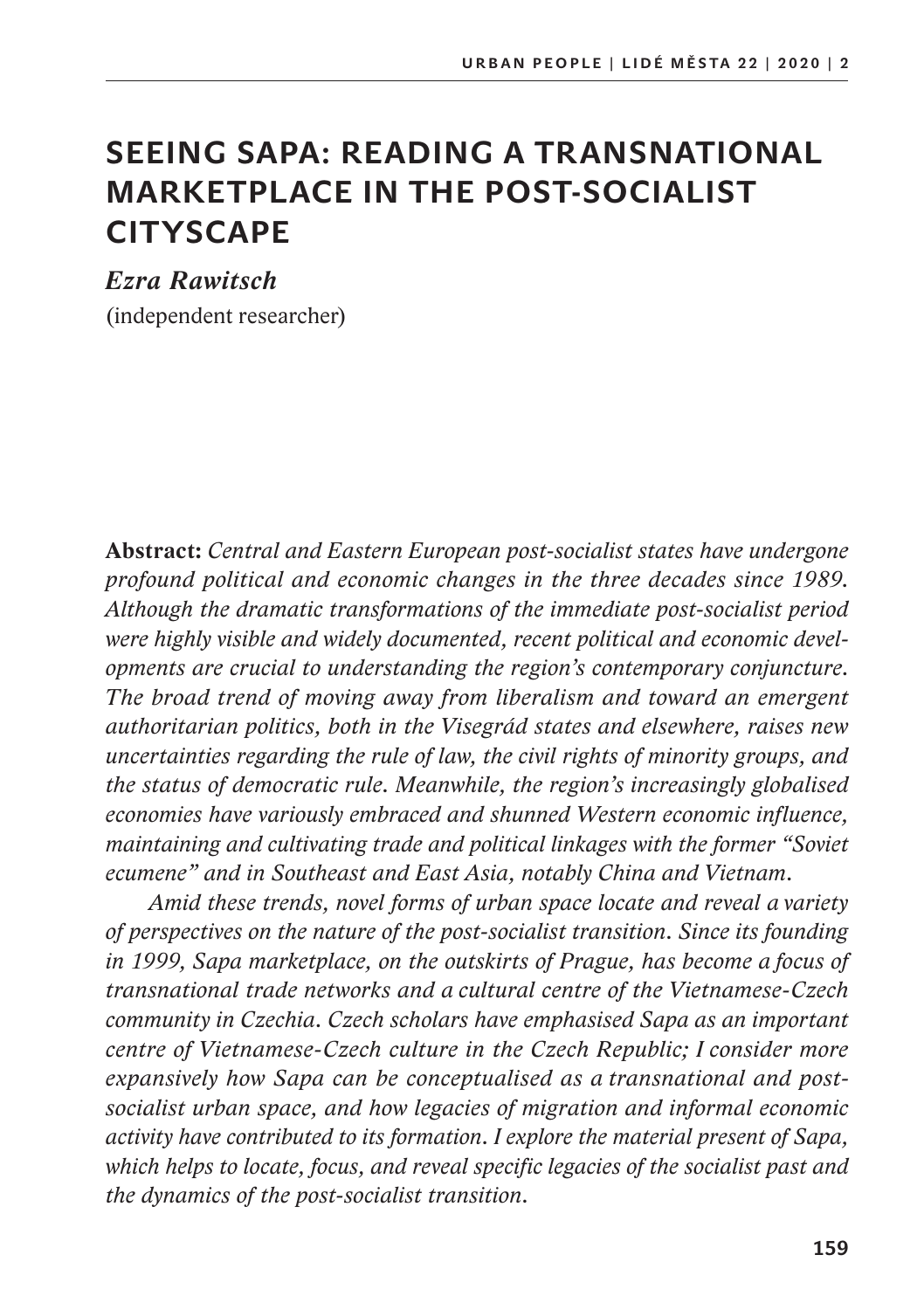**Keywords:** *Sapa marketplace, urban space, transnationalism, post-socialist cities, Vietnamese-Czech diaspora*

**Acknowledgements:** *Rawitsch wishes to acknowledge his advisors, Drs. John Pickles, Chad Bryant, and Christian Lentz at the University of North Carolina at Chapel Hill for their invaluable support of this research. He wishes also to express his gratitude to the review committee for their feedback, and to the faculty and students at Charles University's Department of Social Geography and Regional Development for their advice and assistance in Prague. Email: ezrawitsch@gmail.com*

### **Introduction**

Each day at Sapa, more than 350 business entities with thousands of employees engage in trade with tens of thousands of visitors (see Figure  $1)^1$ . The act of trade is at once highly localised and highly transnational.<sup>2</sup> At Sapa, one is just as likely to come across a Chinese-made smartphone as a bundle of Thai basil grown in Czechia. There are wholesalers hailing from dozens of countries, some of whom who deal only in multiples of one thousand; there are pensioners from neighbouring apartment buildings who come for a single bag of groceries. Buddhists offer incense at one of Prague's few public temples (see Figure 2). Children play in and out of their parents' storefronts while mothers tend cash registers, or scale fish, or talk.

In a window, advertisements for round-trip airfares are posted. Prague to Hanoi, via Moscow: CZK 16,500. There are non-stop tickets to Moscow, Istanbul and Chengdu; connections to Ulaanbaatar, Beirut, and Beijing (see Figure 3). Three adjacent travel agencies attract passers-by with signs in Chinese, Czech, English, and Vietnamese. Another multilingual sign reads "Korea Mart and Asian Foods Supermarket"; nearby, a store claims to be Czechia's largest importer of goods from India, Indonesia, and China. Around another corner a sign reads "Turkish Goods" (*Turecké zboží*) alongside the star and crescent (see Figures 4, and 5).

<sup>1</sup> This publication was supported by the Morehead-Cain Foundation.

<sup>2</sup> Numerous definitions of transnationalism have been proposed. Here, I use the term in reference to Steven Vertovec's conceptualisation, characterised by "sustained cross-border relationships, patterns of exchange, affiliations and social formations spanning nation-states" (Vertovec 2009, 2).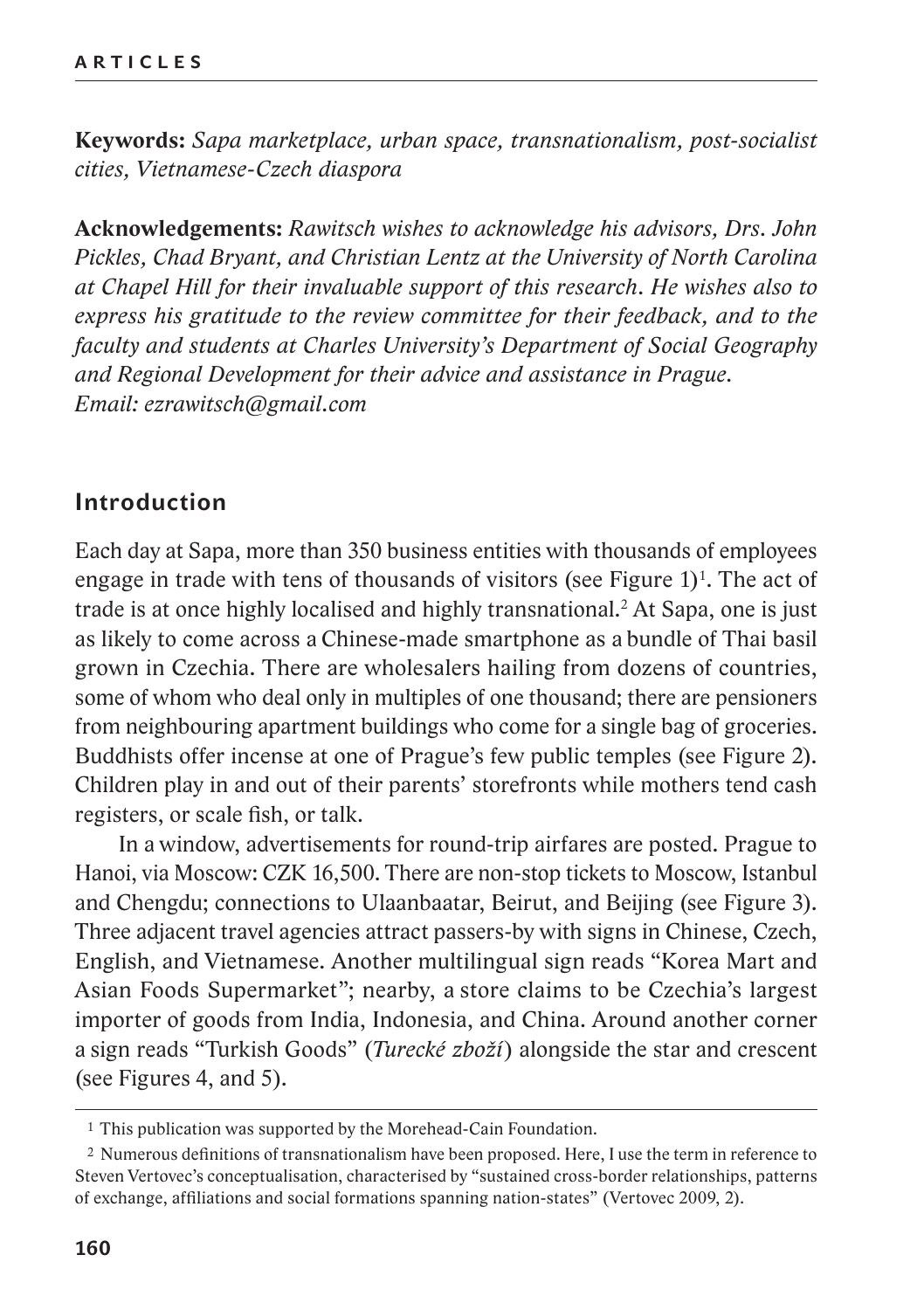

Figure 1: A streetscape just north of Sapa's main entry gate. Photo: Ezra Rawitsch, 2018.



Figure 2: The flag of Vietnam flies over Sapa's Buddhist shrine, one of only a few in Prague. Photo: Ezra Rawitsch, 2018.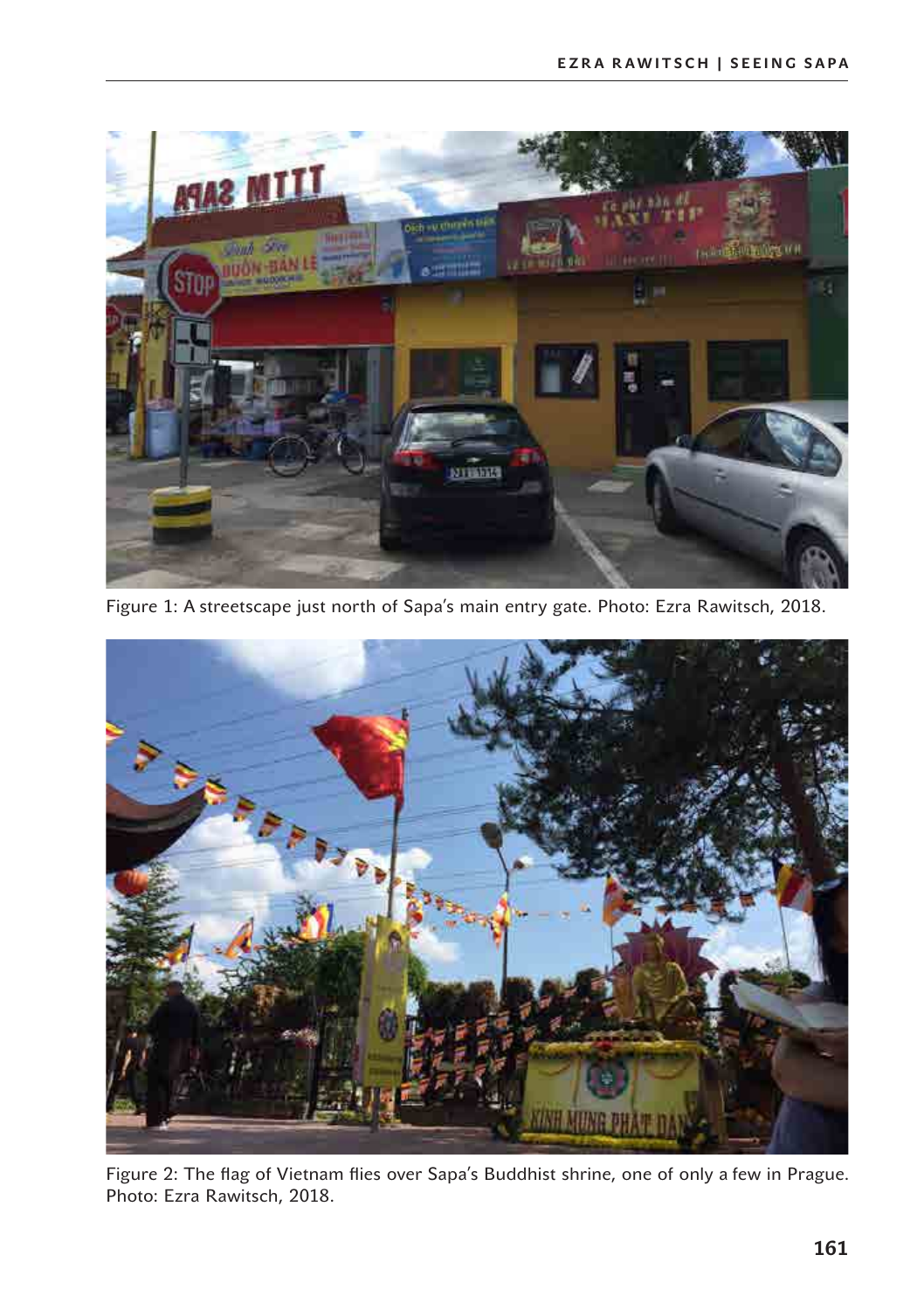

Figure 3: A multilingual advertisement in Czech and Vietnamese for flights from Prague to Hanoi on Aeroflot, the Russian national air carrier. Photo: Ezra Rawitsch, 2018.

How has such a space – a vibrant, transnational, multilingual space – come to be where it is, on the outskirts of Prague, in an unassuming set of low-rise warehouses? My subject in this paper is Sapa, a remarkable marketplace and cultural centre. But it is also an attempt to unfold and trace elements of the established narrative of Sapa and examine how it might be extended to situate the marketplace in a broader context. I aim to show how Sapa can serve as a case study of the imbricated patterns of post-socialist landscape transformation, transnational migration, and alternative economies, while also proposing a fragmentary, multiple approach that seeks to destabilise existing conventions and reveal additional ways of interpreting the urban landscape.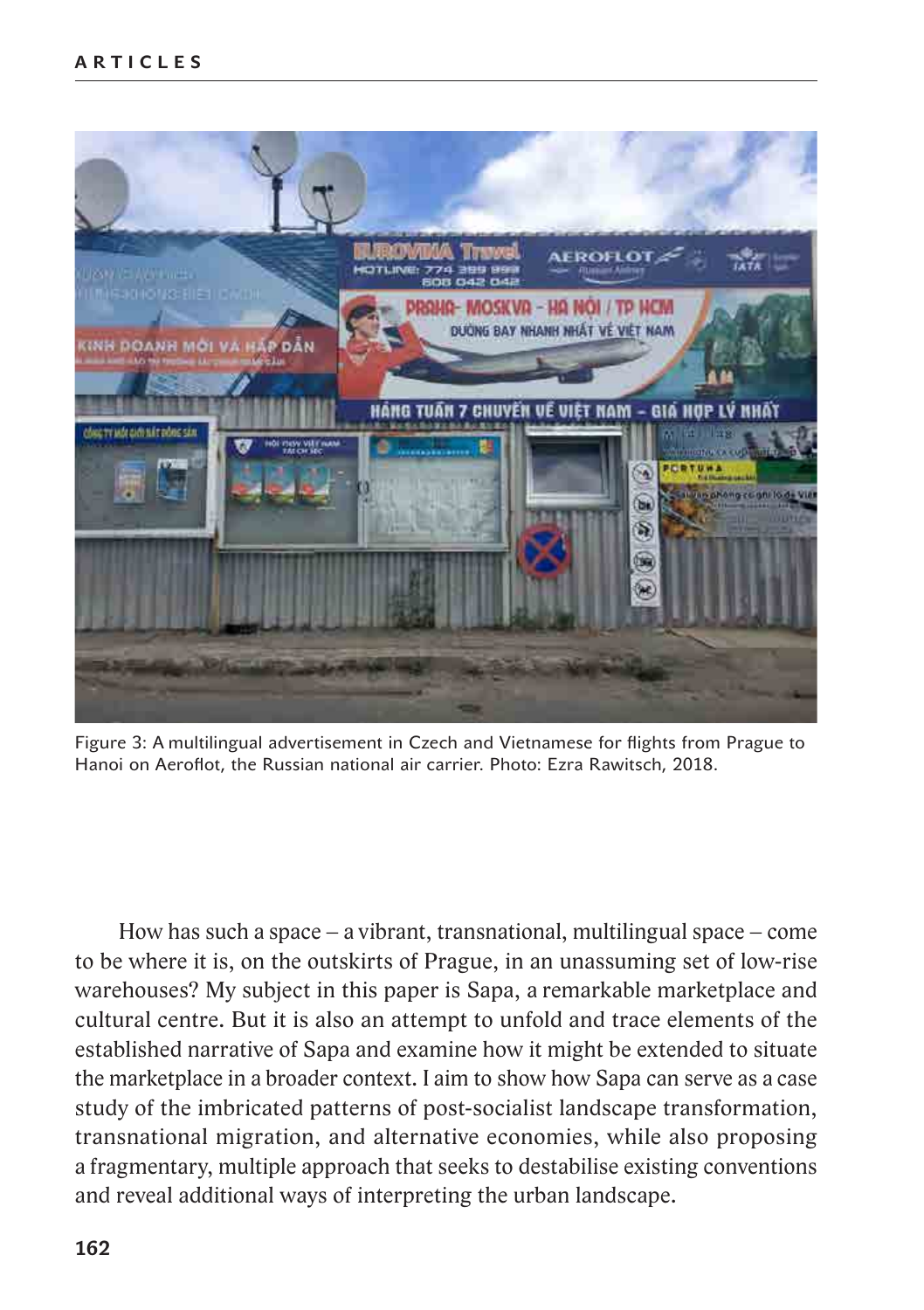

Figure 4: The various signs on display at Sapa. Photo: Ezra Rawitsch, 2018.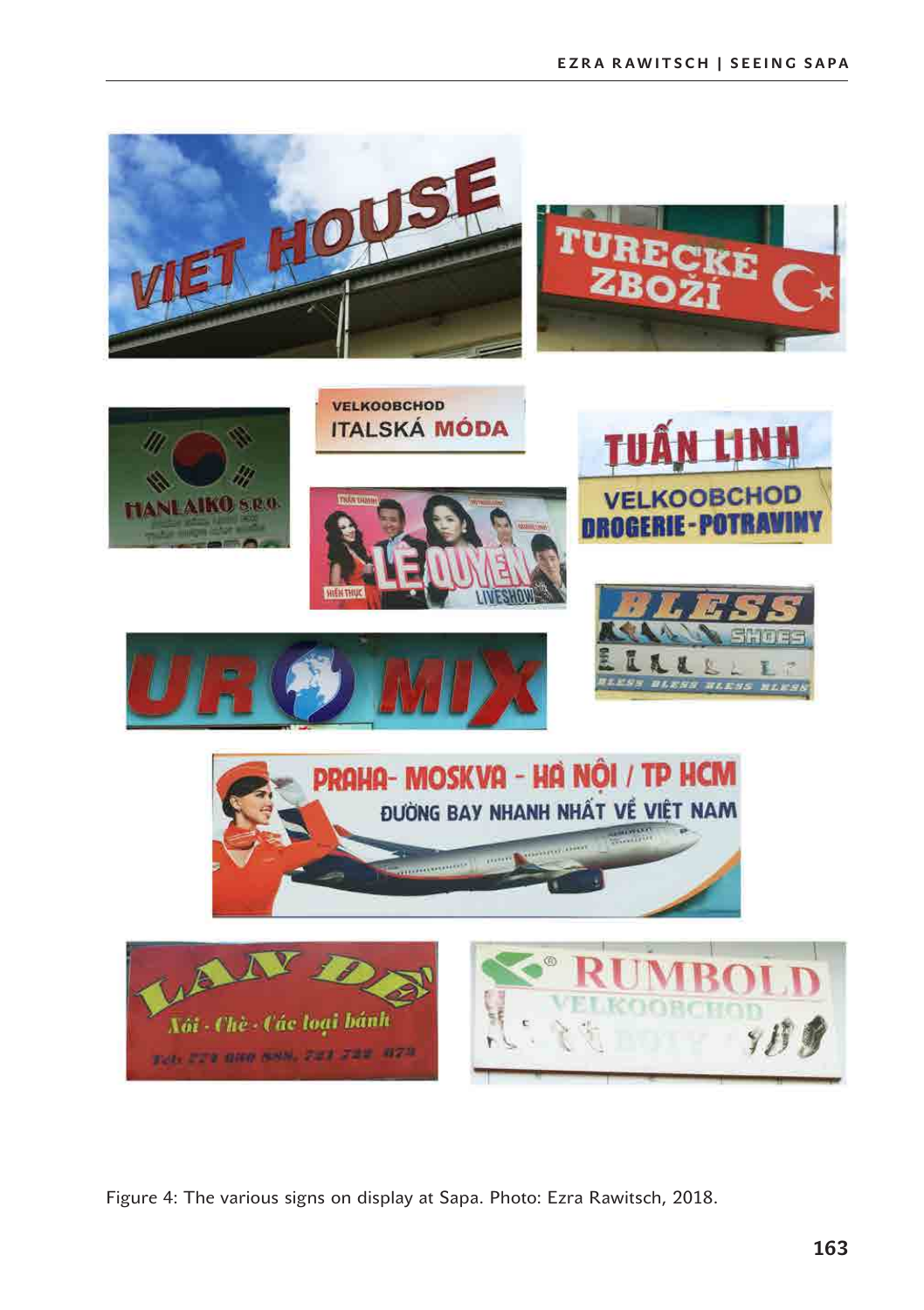

Figure 5: The Sapa site, centre, as it appears in a 2018 aerial photograph. Photo: IPR Praha GeoPortal, 2019.<sup>3</sup>

# **Research Design and Approaches**

This project has emerged from a lifetime of exposure to the expatriate communities of Central and Eastern Europe in Los Angeles, California and a longstanding desire to engage first-hand the landscape remembered to me at countless gatherings of family and friends. My interest in post-socialist cities began as an intern for a housing NGO in Bratislava, Slovakia, where during the summer of 2016 I worked on a research project concerning the nature of public spaces in the post-socialist period.

I carried out fieldwork in Prague during the summer of 2018. Drawing on interdisciplinary literature and methodologies, including my site visits to Sapa in 2018, archival research, aerial photography, unstructured interviews, and

<sup>3</sup> Photos from the IPR Praha GeoPortal are used under the Creative Commons licensing terms (CC BY-SA 4.0).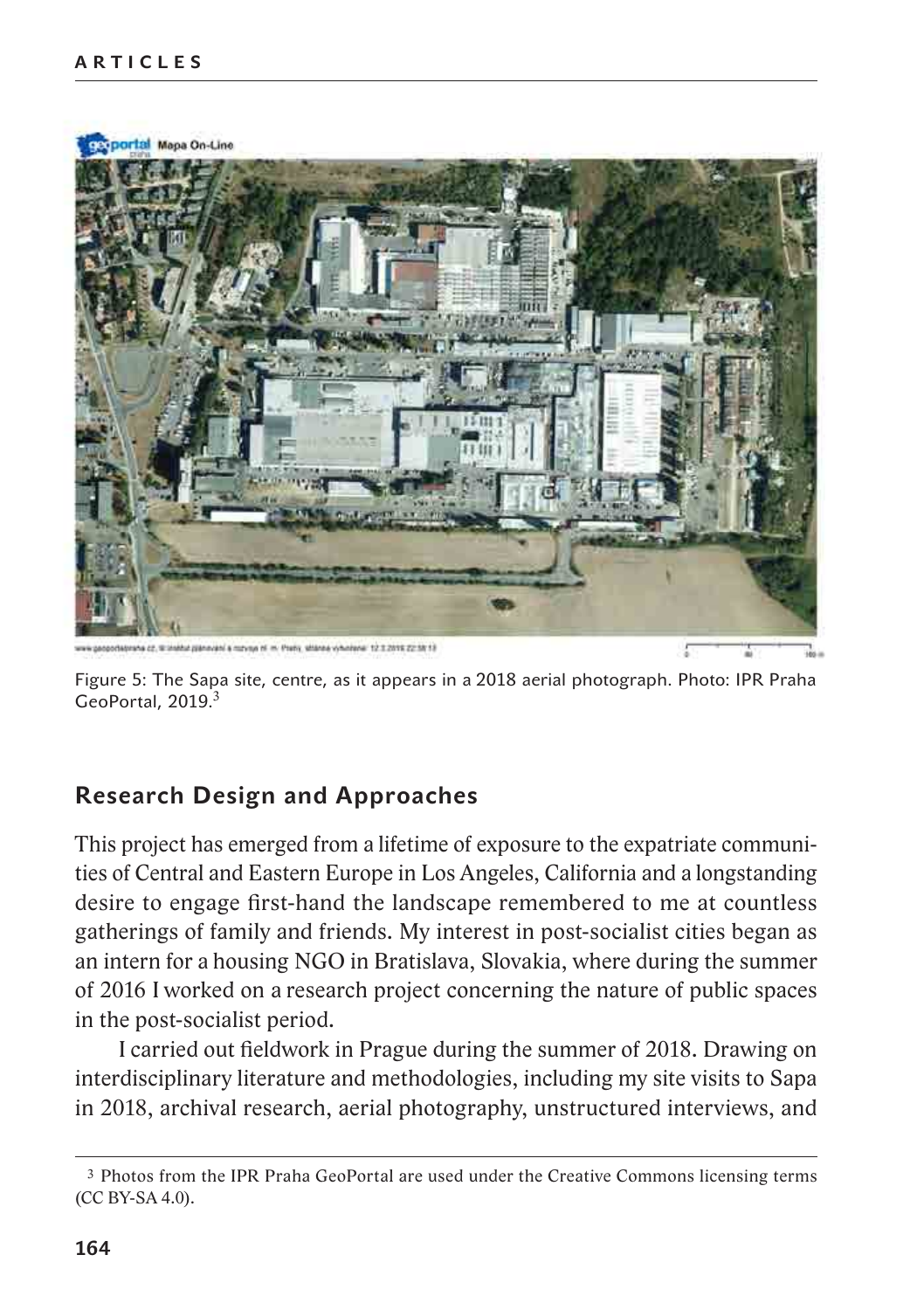visual analysis, I develop a reading of the landscape as a palimpsestic text characterised by the relationship between its multiple overlapping layers of detail. From city archives to geotagged posts on social media to aerial photographs of the Sapa marketplace site, the resulting work is a synthesis of these interrelated repositories and my personal notes, photographs, recordings, and memories.

Three main theoretical approaches have guided my inquiry. Reading Sapa's structure and form, I propose several additional ways of seeing Sapa as an urban space which is:

- 1. Reflective of the urban political economies of post-socialism, especially the Lefebvrian production of spaces that conform to post-socialist political, social, and economic frameworks.
- 2. Exemplary of the fractured, multiple, and overlapping geographies of socialism and post-socialism, which defy unidimensional understanding (here I reference Doreen Massey's concepts of progressive sense of place); and,
- 3. Expressive of diverse economic practices that complicate the idea that post-socialism is essentially capitalistic in nature (here I work with J. K. Gibson-Graham's conceptions of diverse economies).

I worked with a research group at Charles University to establish connections at Prague's main archive (Archiv hlavního města Prahy), in Chodovec, and with the Prague Institute of Planning and Development (Institut plánování a rozvoje hlavního města Prahy). With the help of my contacts at these organisations, I was able to arrange viewings of historical urban plans and access repositories of aerial photography which illustrated how the site that is now home to Sapa was imagined and transformed over time.

The Prague Institute of Planning and Development and the city of Prague maintain excellent online repositories of GIS data and imagery that were invaluable to my project (IPR Praha n.d.). These repositories insured my ability to take my research from Prague back to North Carolina and continue my work throughout the fall of 2018 and the spring of 2019. This combination of methodological approaches aims to interface with and extend existing literature, offering several cultural and historical geographic approaches to understanding the cityscape of post-socialist Prague.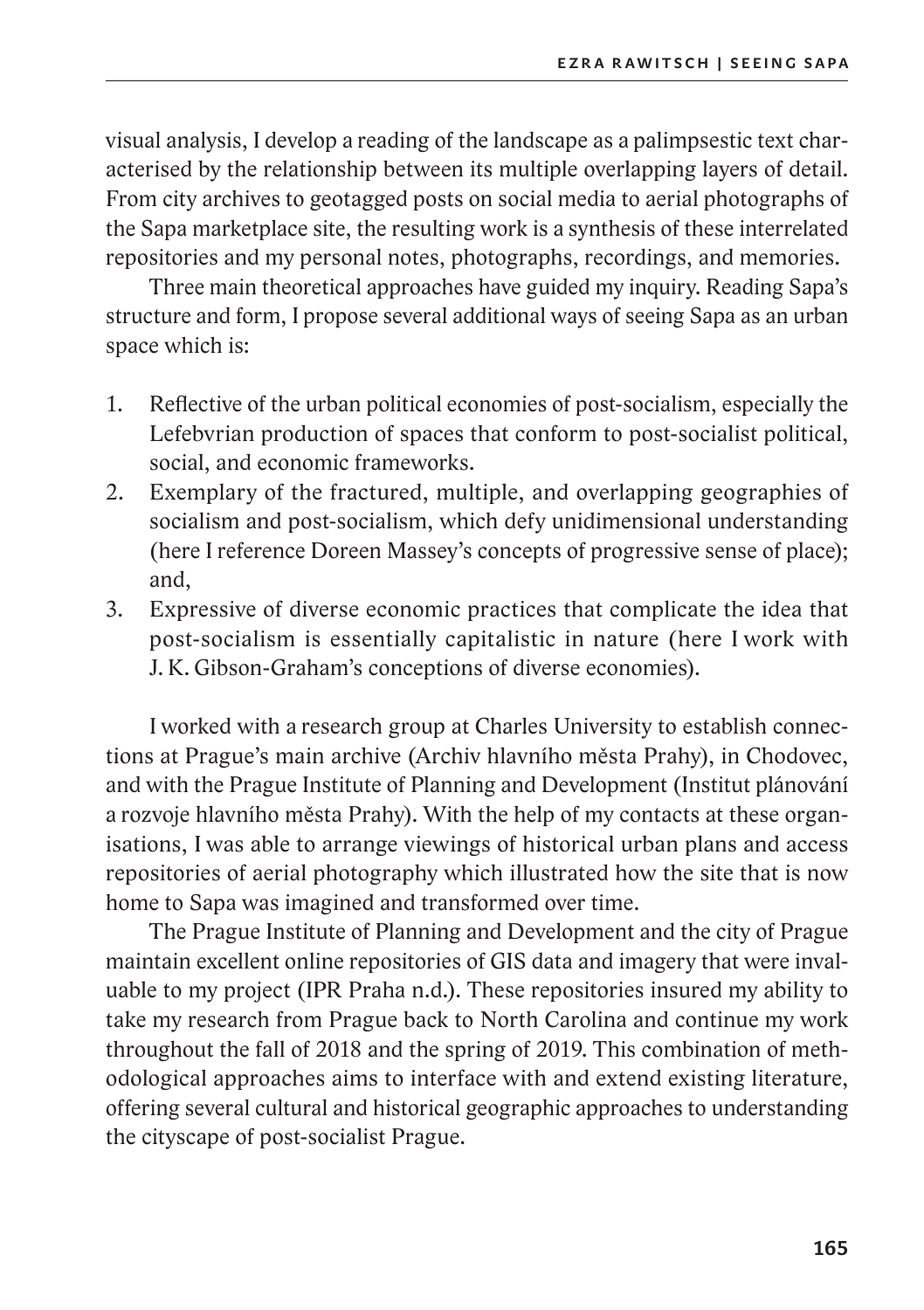## **The Marketplace**

Sapa is located in Praha-Libuš, an outlying neighbourhood ten kilometres south of Prague's historical centre which was mostly farmland until the 1970s. The site which now houses Sapa was constructed between 1970 and 1975 as an integrated complex of industrial, residential, and recreational buildings (a microdistrict or *mikrorayon*):4 a meat processing factory, a *panelaky* residential tower-block, a school, and a recreation centre housing a pool.

In the immediate post-socialist period (1989–1999), informal and open-air markets emerged on vacant sites around Prague, including the present-day Sapa site (Drbohlav and Čermáková 2016). In 1999, the facility was sold to a consortium of Vietnamese-Czech investors doing business as Saparia, a.s., which established market stalls within existing warehouses and factory buildings, and made them available for rent to independent wholesalers and merchants (Fiedlerová and Sýkora 2015; Freidingerová and Svobodová 2015).

Over time, the market has grown to accommodate an extensive variety of functions and groups. One can find at Sapa "restaurants, grocery shops, hairdressers, nail studios, travel agencies, medical doctors, a nursery, a translation bureau, a wedding studio and a Buddhist pagoda", among many other kinds of businesses and non-governmental organisations (Freidingerová and Svobodová 2015).<sup>5</sup>

In quantifiable terms, Sapa can be described as 27 hectares of wholesale-retail-commercial-cultural-culinary-religious space. It is among the largest marketplaces in Central and Eastern Europe (CEE). Qualitatively, it is known in the popular imagination of Praguers and many visitors to Czechia's capital as "the Vietnamese market", but it has been described in various ways. It is characterised in academic writing as a "marketplace" (Drbohlav and Čermáková 2016), a "bazaar" (Hüwelmeier 2013; Fiedlerová and Sýkora 2015), described

<sup>&</sup>lt;sup>4</sup> The term, from the Russian микрорайо́н, characterises the large-scale planned suburban residential developments common to much of Central and Eastern Europe during the socialist period.

<sup>5</sup> Very little quantitative data has been produced concerning Sapa's operations. Privately-held Saparia, a.s., which acts as the administrator of the Sapa site, releases a limited picture of their financials. Additionally, much of Sapa's economic activity is informal or not published. Saparia's latest official filing with the Czech government showed CZK 5,800,000 (about 212,000 euros) cash on hand and fewer than five full-time employees (Kurzy.cz n.d.). The largest listed company located at Sapa, Tamda Foods, s.r.o., showed CZK 398,000,000 (about 14.5 million euros) cash on hand in 2019 (Kurzy. cz n.d.). I have not delved into the economic details of the market's hundreds of enterprises in this paper; however, future research might consider the scope and reach of firms doing business at Sapa.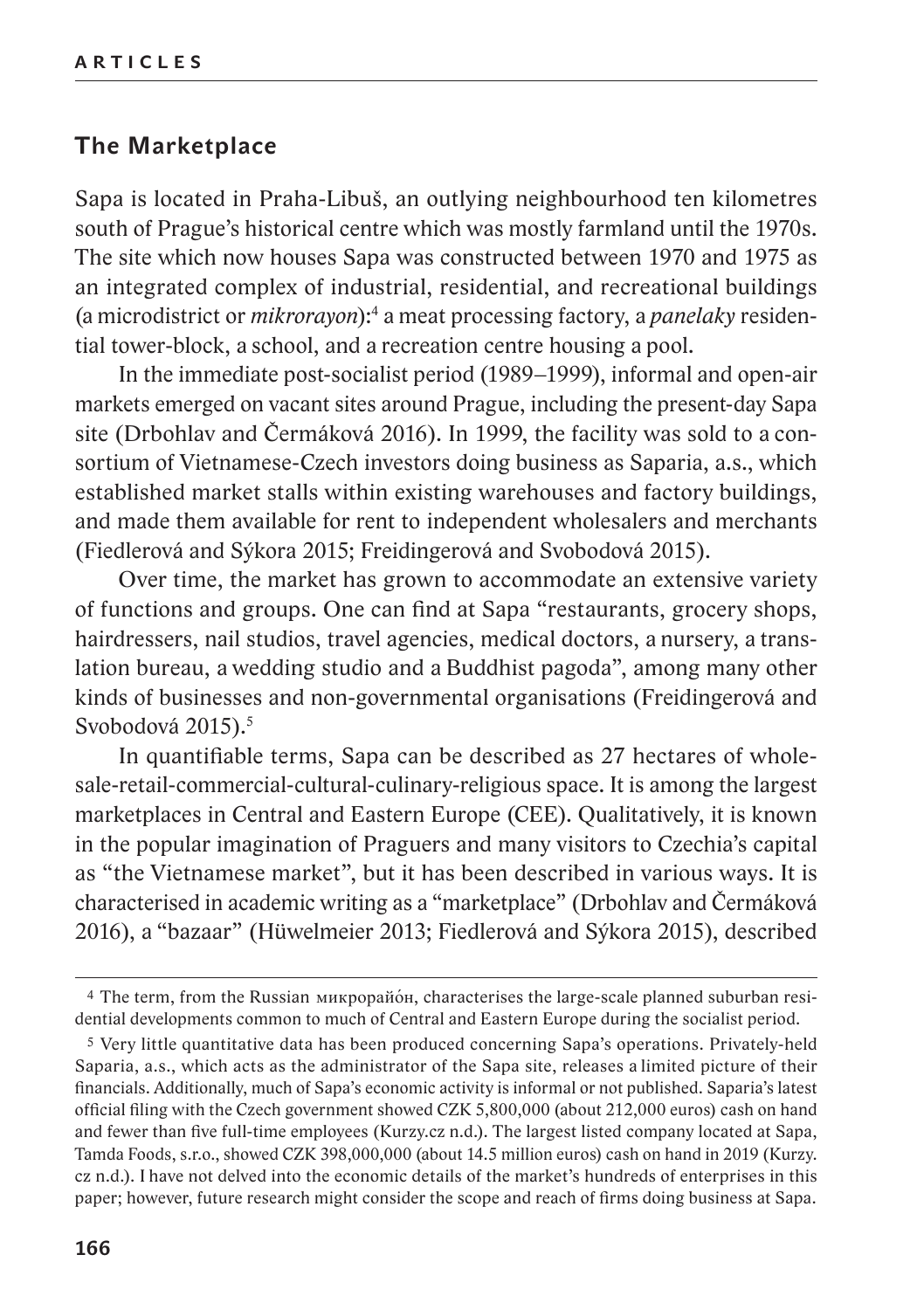in popular media as "Little Hanoi" (Děd and de Babraque 2010), and called by one writer "a Vietnamese paradise" (Storm 2015).

Sapa is a focal point of Vietnamese<sup>6</sup> culture, commerce, and social life not only in Prague, but in Czechia more broadly. It has been argued that Prague has become a centre for the Vietnamese-Czech "mostly because of … the trade and cultural centre of Sapa" (Freidingerová and Svobodová 2015). However, Sapa is also characterised by a profound diversity of economic, cultural, and social practices, which, when considered, help to construct a more complete portrait of the marketplace and its urban surroundings. Informed by the influence of the Vietnamese-Czech community on Sapa, I wish to situate Sapa in a broader context: within a landscape of post-socialist urban development, characteristic of the cross-border relationships and exchanges which have come to typify the region in the 21st century, and amid the proliferation of informal economic practices in the aftermath of post-socialist transition.

# **The Production of Space in the Post-Socialist City**

Spatial transformations at Sapa in the last two decades illustrate how spaces constructed in the socialist conjuncture were reformed, reimagined, and reconstructed to fit the needs of a market economy. These changes have tended to be gradual, informal, and occasionally fraught with allegations of wrongdoing. This process of change helps to situate Sapa in its broader geopolitical and urban spatial context: not as a thing apart from the city; rather, as a constitutive element of the post-socialist urban landscape.

# *Legacies of socialism on the urban periphery: 1945–1989*

The history of the Sapa site, illustrated in archival aerial imagery, reveals how the physical structures of Socialism endure in the urban form of the marketplace and its surroundings. At the same time, the gradual adaptation of these structures shows the path-dependent manner of spatial transition.

At the end of World War II, the Sapa site was made up of individually parcelled farmland between the nearby villages of Libuš and Pisnice, both of which underwent little expansion during the following decade (see Figures 8,

<sup>6</sup> A note on terminology: I use the terms "Vietnamese" and "Vietnamese-Czech" in slightly different ways in this paper; in general, I employ the former when making more general reference to the national and linguistic community irrespective of diasporic location, while the latter is used in specific relation to the community of Vietnamese people in the Czech Republic, irrespective of citizenship.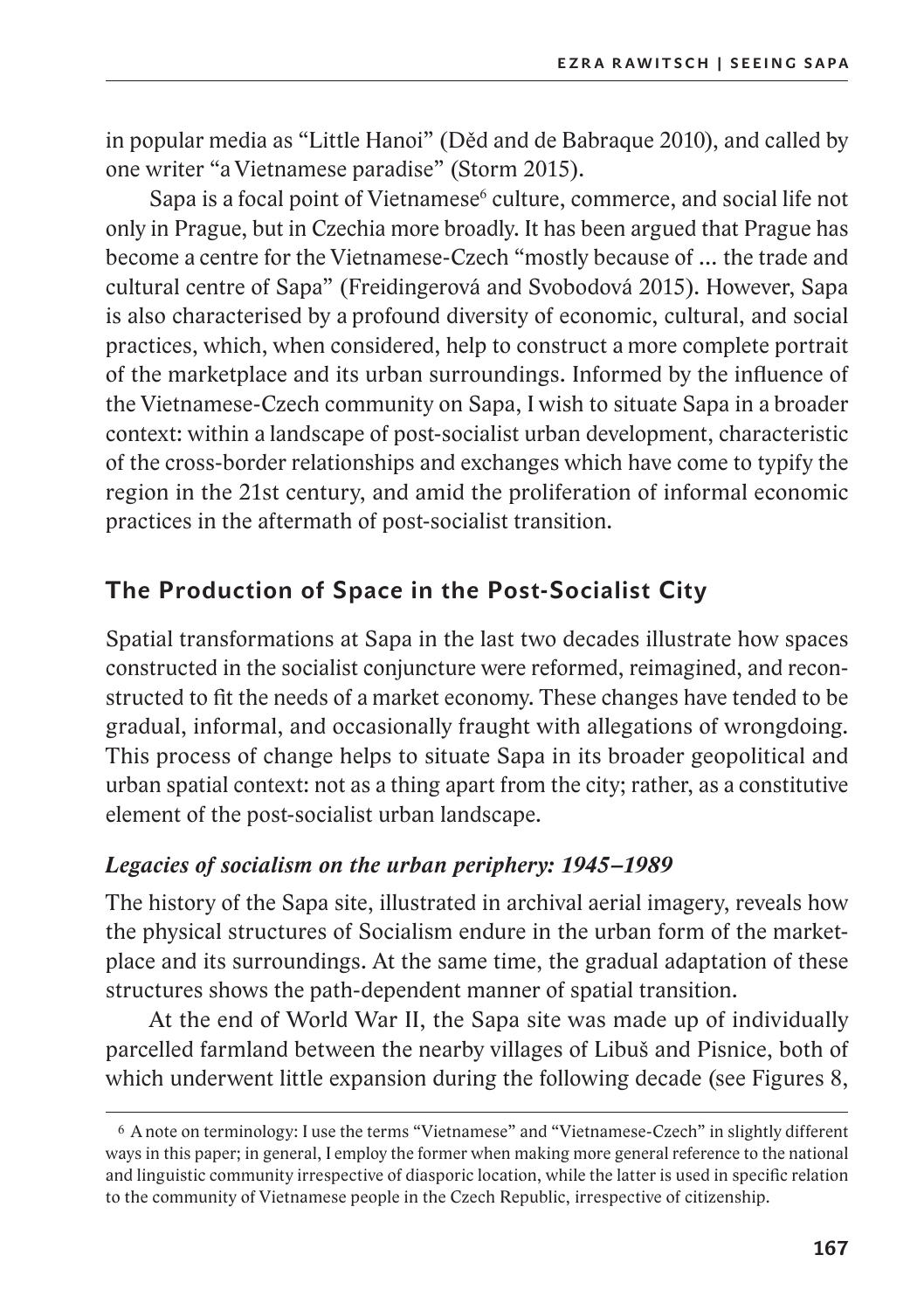

Figure 6: A 1971 city map of Prague does not depict the future Sapa site. Photo: Prague City Archives (Archiv hlavního města Prahy), 1971.

and 9). There is a twenty-two-year gap in available aerial imagery; however, a 1971 city plan does not depict the site (see Figure 6). Furthermore, the 1971 plan shows that the administrative boundary of the city of Prague did not yet encompass the site that today houses Sapa (see Figures 6, and 7).

Aerial photographs taken in 1975 illustrate the construction site of the Masokombinat Libuš, or Masokombinát for short, as part of an integrated mikrorayon-style development featuring high-rise residential towers, recreational facilities, and factory buildings. City plans produced in 1979 show the finished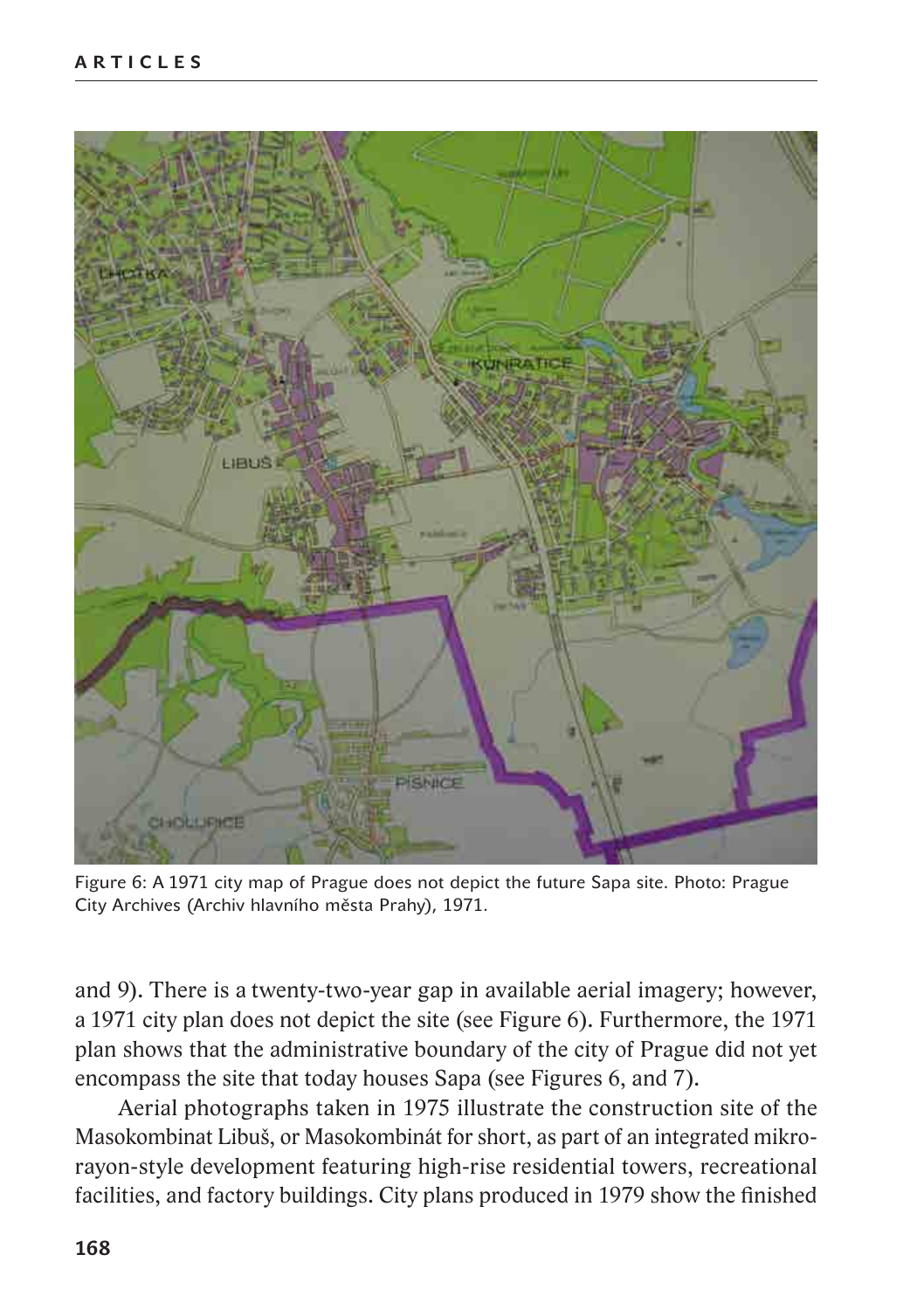

Figure 7: The Masokombinat site is depicted on a 1979 plan of the city of Prague Photo: Prague City Archives (Archiv hlavního města Prahy), 1979

Masokombinát and the expanded administrative region of the municipality of Prague, which grew to encompass nearby Pisnice in 1974 (see Figure 7).

In 1989, on the eve of the transition, aerial photographs show an expanded complex of factory and residential buildings now fully intertwined with the traditional edges of Libuš, officially a district of Prague, and adjacent to other industrial-style developments. Still, the Masokombinát remains on the very edge of the city of Prague, bounded to the south by swaths of farmland and the small village of Pisnice (see Figure 11).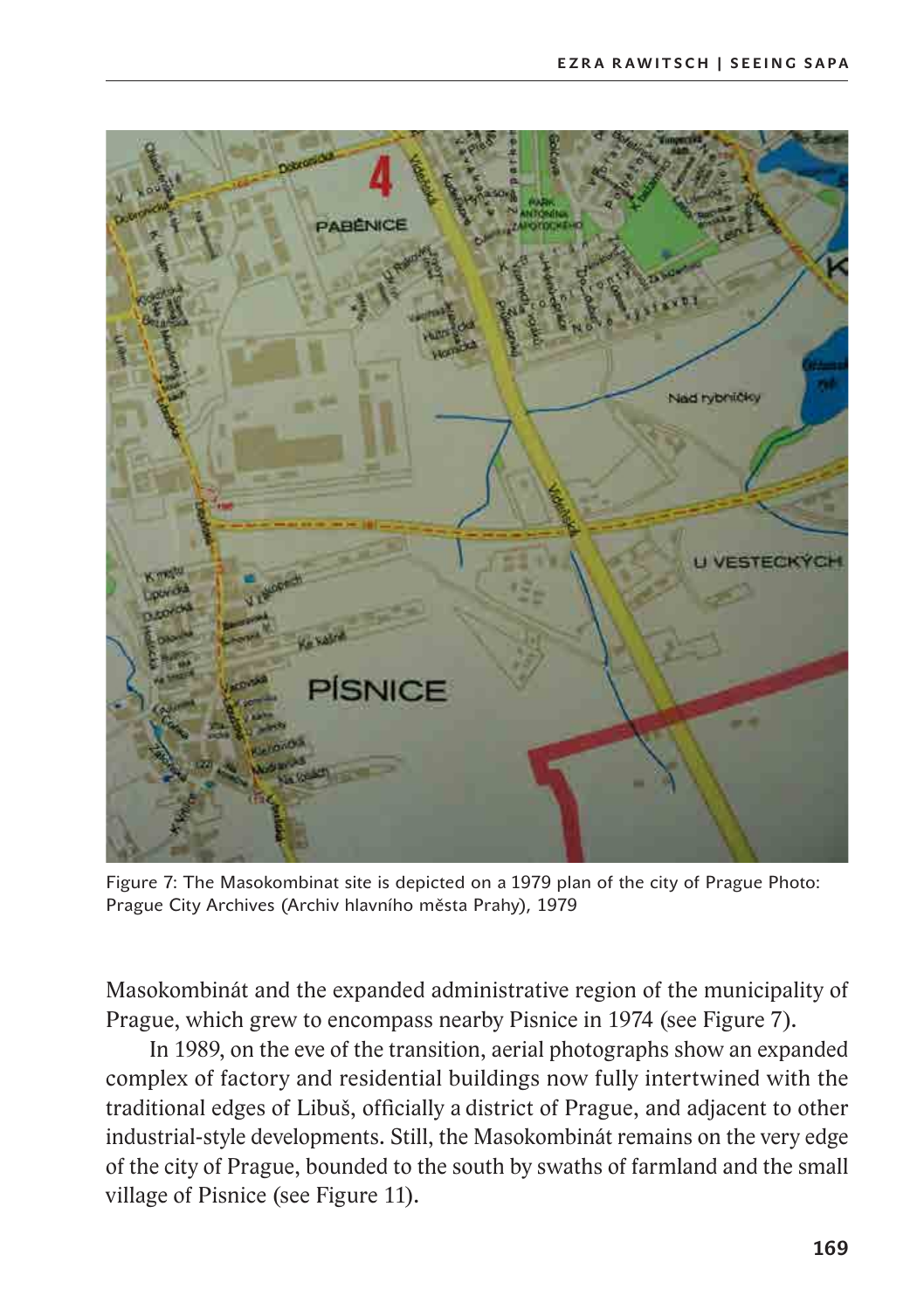carportal Mapa On-Line che sa. Il frastivi plenavano e razvoje so on Pratoy, attienia vytvatikne. 12,2.2019 27.18.36.

Figure 8: A 1945 aerial photo of the present-day site of Sapa Marketplace, near the village of Libuš (upper left) south of Prague's historical center Photo: IPR Praha GeoPortal, 2019.



12 2 2010 23 10 31

Figure 9: A 1953 area photograph looks much the same as the 1945 photograph; however, the collectivization of agricultural land is evident in the erasure of boundaries between plots. Photo: IPR Praha GeoPortal, 2019.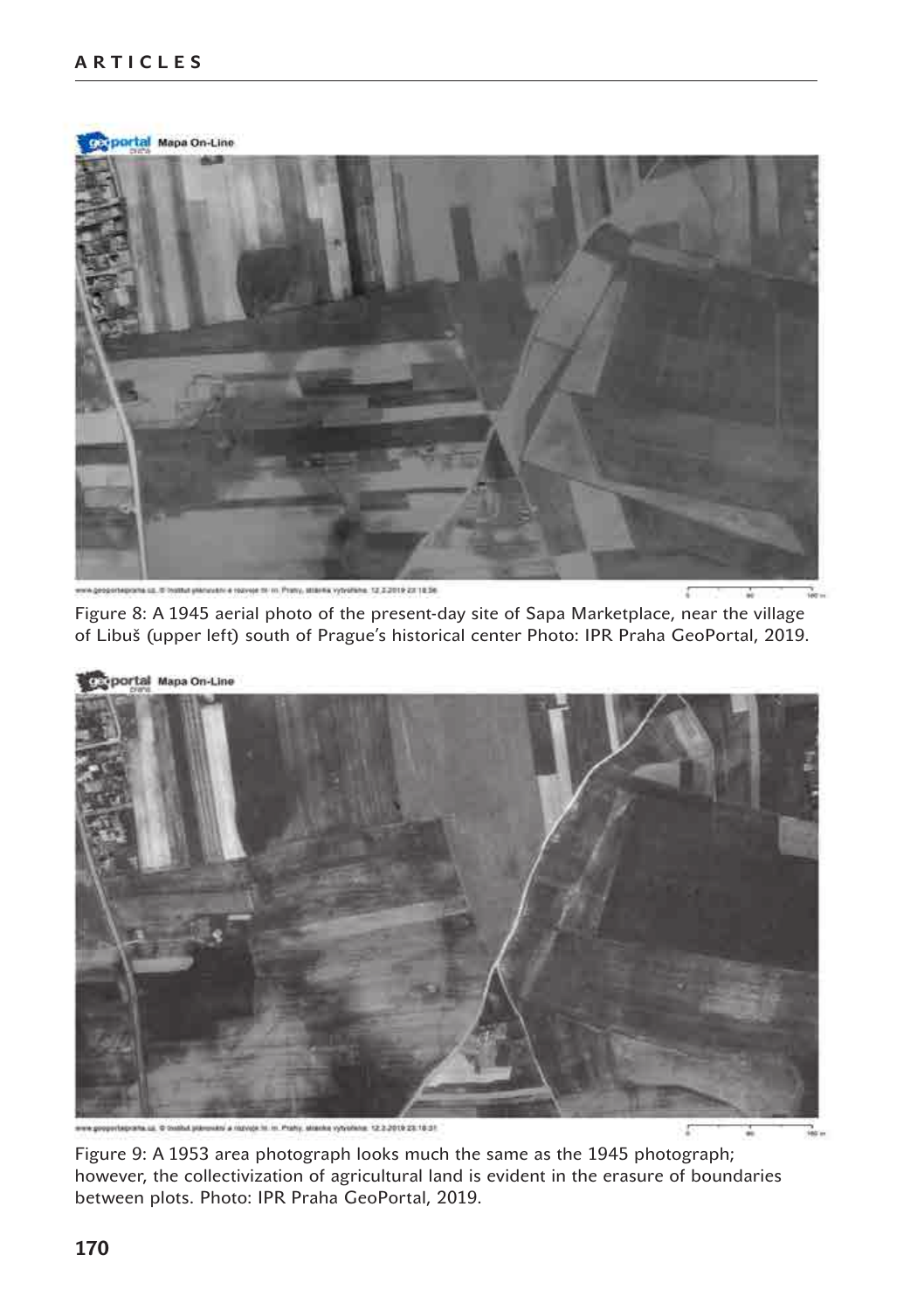

1232019101351

Figure 10: The construction site of the Masokombinat Libuš as it appeared in a 1975 aerial photograph. The main building of the southern area of the complex, which today houses merchants and wholesalers, appears nearly finished. Photo: IPR Praha GeoPortal, 2019.



sporta.cz, 0 lniatb/ psinovaní a rezvoje til in. Prahy, alizolo výtvořene: 12.5.2019 23.11.46

Figure 11: The finished Masokombinat pictured in a 1988 or 1989 aerial photograph. The northern area of the site, constructed after the southern area, is now visible. Photo: IPR Praha GeoPortal, 2019.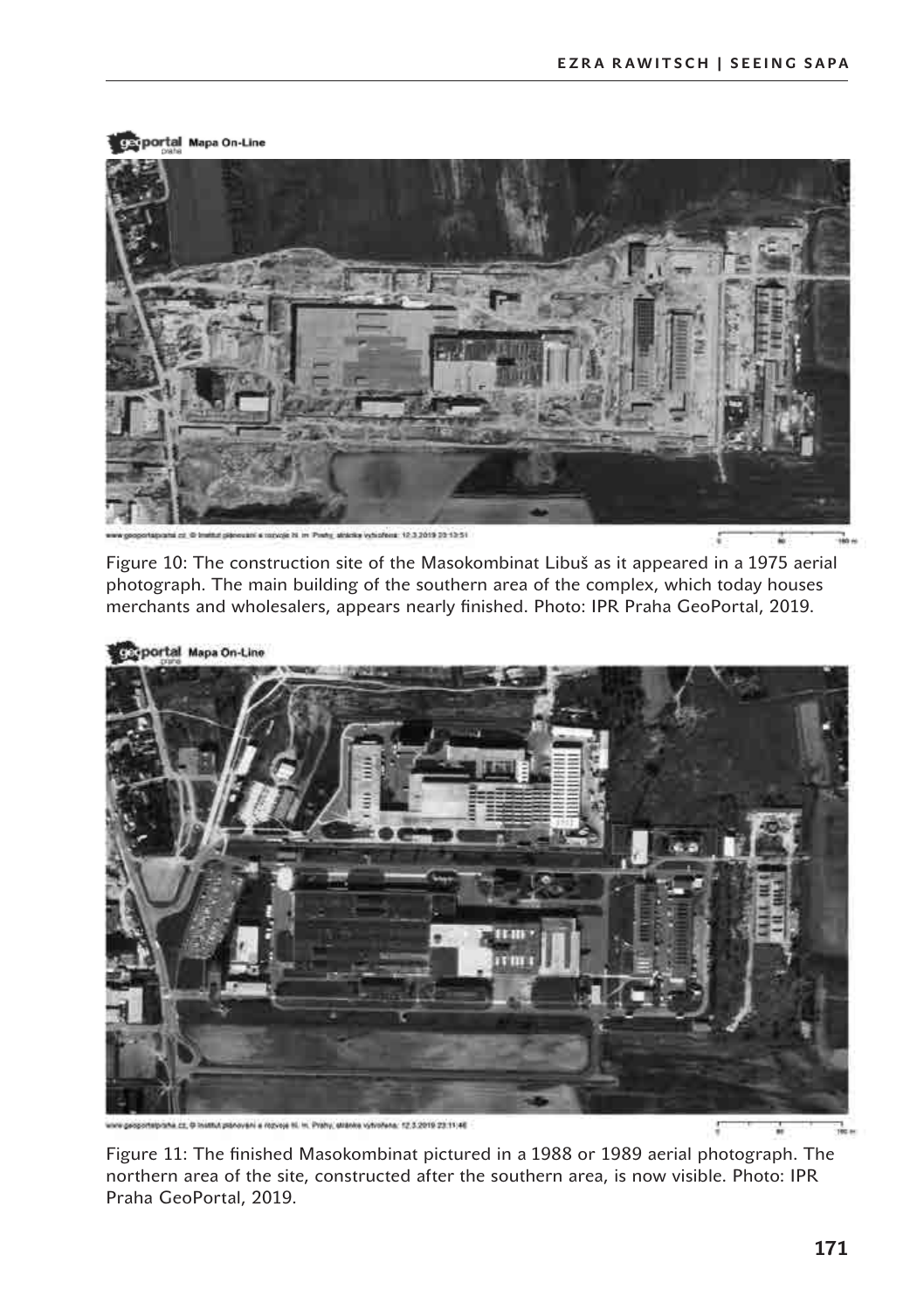#### *From transition to the present: 1989–2018*

Exactly what occurred with the Sapa site in the ten years following the Velvet Revolution is up for some debate, but a fractured portrait suggests a bungled privatisation process with implications of fraud that resulted in the bankruptcy of the Masokombinát facility. It is known that between 1995 and 1996, František Chvalovský, a Czech footballer and entrepreneur, took a majority stake in the privatized successor to Masokombinát, which adopted the trade name "Satrapa" and sought to establish a group of meat producers at the former Masokombinát. Plans collapsed in January 2000 with a filing for bankruptcy that alleged the group carried debts "in the billions" of Czech crowns (Cizner 2000). Allegations of *tunelování,* or "tunneling"7 , in which the remaining cash and solvent assets of one firm are fraudulently transferred to another through the "tunnel" of a dubious bankruptcy scheme, surround Satrapa's ruin. The uncertain circumstances of Satrapa's insolvency were not ameliorated by the subsequent arrest at Prague airport of majority shareholder Chvalovský on 27 February, 2001 and his indictment for a fraud alleged at CZK 640,000,000 (Carey 2000; Flint 2017).

Saparia a.s., which represented the consortium of investors that would come to own the Masokombinát site, incorporated on 5 October, 1999. By early 2001, "cheap electronics and clothing" were already on sale at the Sapa site (Cizner 2000). By 2003, shipping containers, themselves a manifestation of the globalisation and containerisation of the economies of former post-socialist states (see Rodrigue and Notteboom 2009; Vertovec 2009), lined the fences that form the boundary of the Sapa site.

A series of aerial photographs dating from 1988 through 2018 reveal how Saparia and its tenants appropriated, adapted, and reformed socialist-era spaces to meet the needs of their enterprises. These photographs offer a novel way of tracking the unfolding of the post-socialist transition on the urban landscape. Between 1996 and 2010, approximately ten to fifteen new buildings of various sizes, from small sheds to large warehouses, were constructed on the Sapa site (see Figure 12). Between 2000 and 2003, the largest temporary market hall was demolished in order to construct a more permanent covered market hall in an adjacent area. Today, these large market halls house many of the marketplace's soft goods merchants. While new construction was common,

<sup>7</sup> The term "tunneling" in English actually comes from Czech to describe exactly the practice alleged here.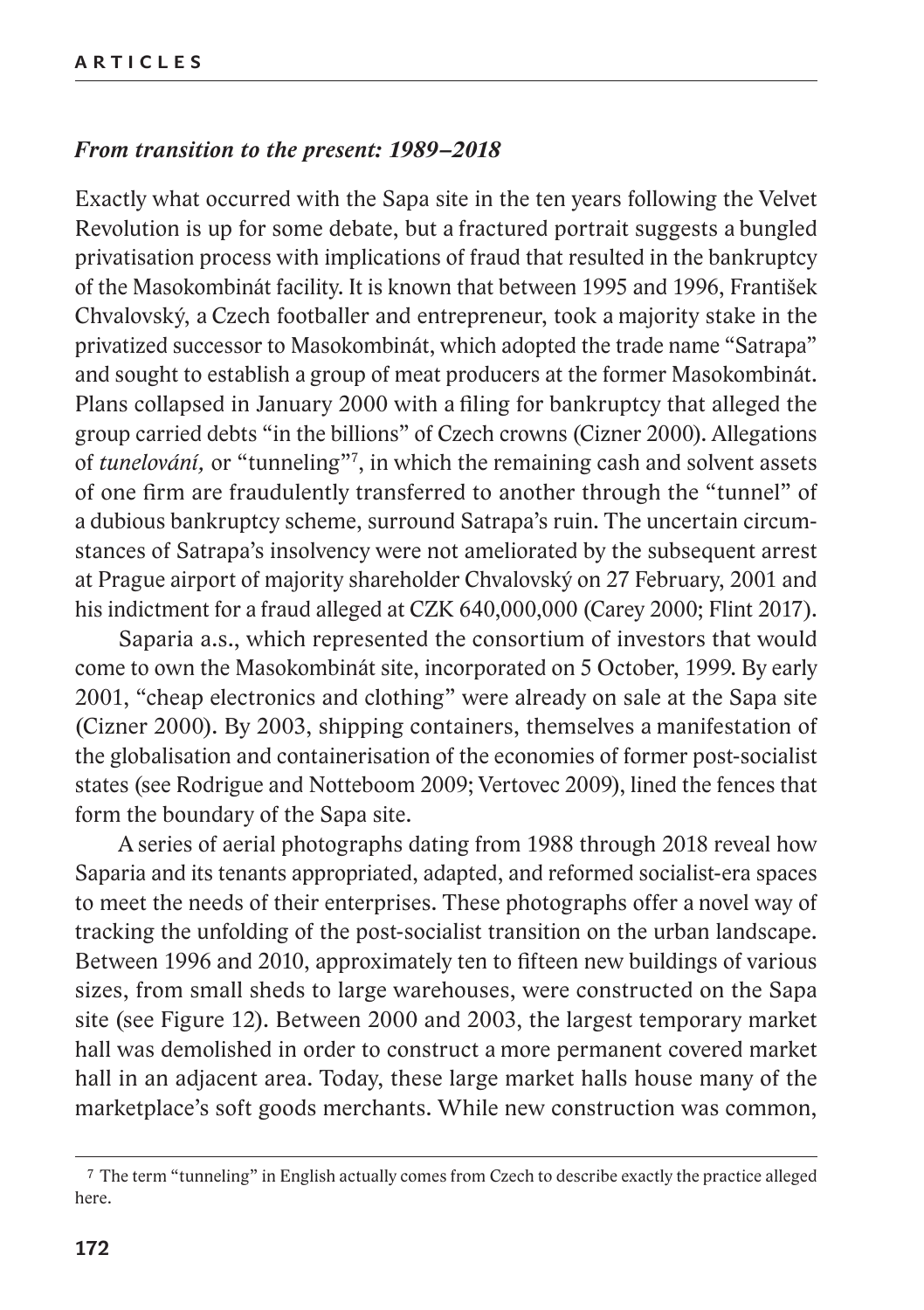

www.geoportalpraha.cz, @ Institut plánování a rozvoje hl. m. Prahy, stránka vytvořena: 12.3.2019 22:52:44

1<br>50 m

Figure 12: Above, the Sapa Marketplace site as it appeared in 1996, relatively unchanged from seven years prior; and below, as it appeared in 2010, showing more than a dozen new buildings and numerous cars. Photo: IPR Praha, 2019.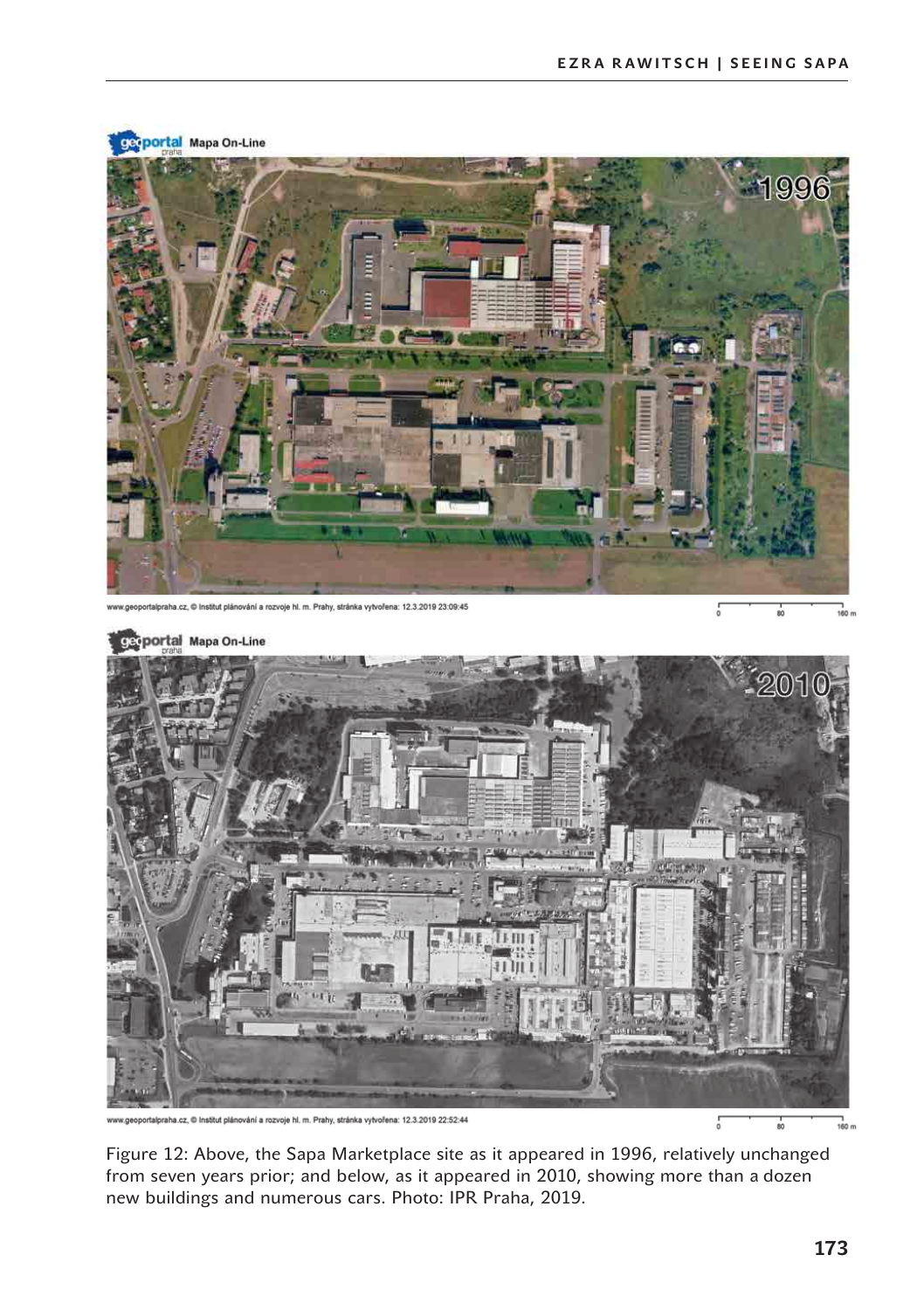management and merchants also appropriated vestigial structures of the socialist-era Masokombinát. Wholesalers occupied the largest buildings, former factory floors and distribution warehouses, and established storefronts along their loading docks.

Between 2003 and 2007, an area resembling a water storage facility underwent a distinctive transformation. The circular tanks were gradually woven into the commercial fabric of the marketplace. In 1996, the tanks appear unmodified. By 2003, informal market buildings surround the now-disused piece of industrial equipment. By 2009, the tanks were modified into circular buildings and capped with octagonal roofs. Visiting the site in 2018, it was not apparent that these buildings were built within the confines of a piece of disused industrial equipment. However, aerial photos reveal how this inherited structure of the socialist era was adapted to the needs of the marketplace (see Figure 13).<sup>8</sup>

These photos reveal other landscape transformations: green spaces are gradually replaced with vast parking lots; reconstruction efforts owing to a fire that occurred in 2008 show the complete renovation of one of the large Masokombinat warehouses; a larger number of automobiles appears in every successive year.

Such transformations show how new spaces emerged at Sapa both from within and from without the physical legacies of socialism. The "end" of socialism did not correspond to a wiping clean of the landscape it had created; rather, the landscape was gradually reformed in the mould of new economic, social, and political relations. At Sapa, a new class of entrepreneurs built entirely new buildings with entirely new purposes which nevertheless shared foundations (in a metaphorical and quite literal sense) with vestiges of a collapsed system. Moreover, these new physical structures represent emergent economic relationships which were undergirded by the already-prevalent practice of informal exchange endemic to the socialist shortage economy and practiced by a developing merchant class, a theme I will examine in the final section of this paper.

#### *Public spaces, private property, and socialism*

The macro-level restructuring of the political economy of Czechia has motivated a ground-level transformation of the spatial environment not only in Prague's iconic spaces, but also in quotidian spaces like Sapa. Turning next to reading

<sup>8</sup> There are annual aerial photos available from 2000 onward; though too numerous to include in the essay, they may be viewed on the IPR Prague database listed in references (n.d.).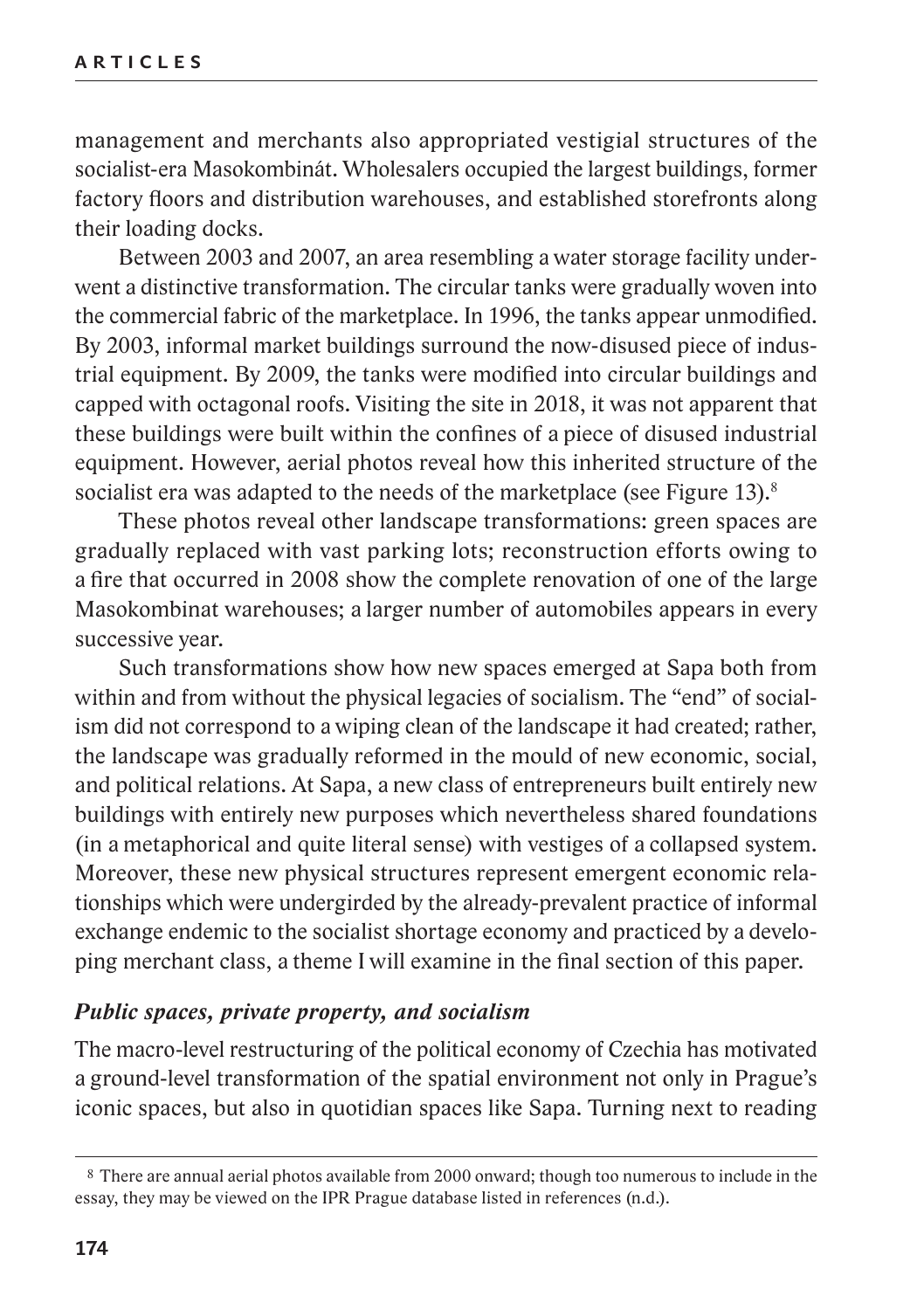

Figure 13: A water storage or treatment plant was gradually transformed into a building for market activity Photo: IPR Praha GeoPortal, 2019.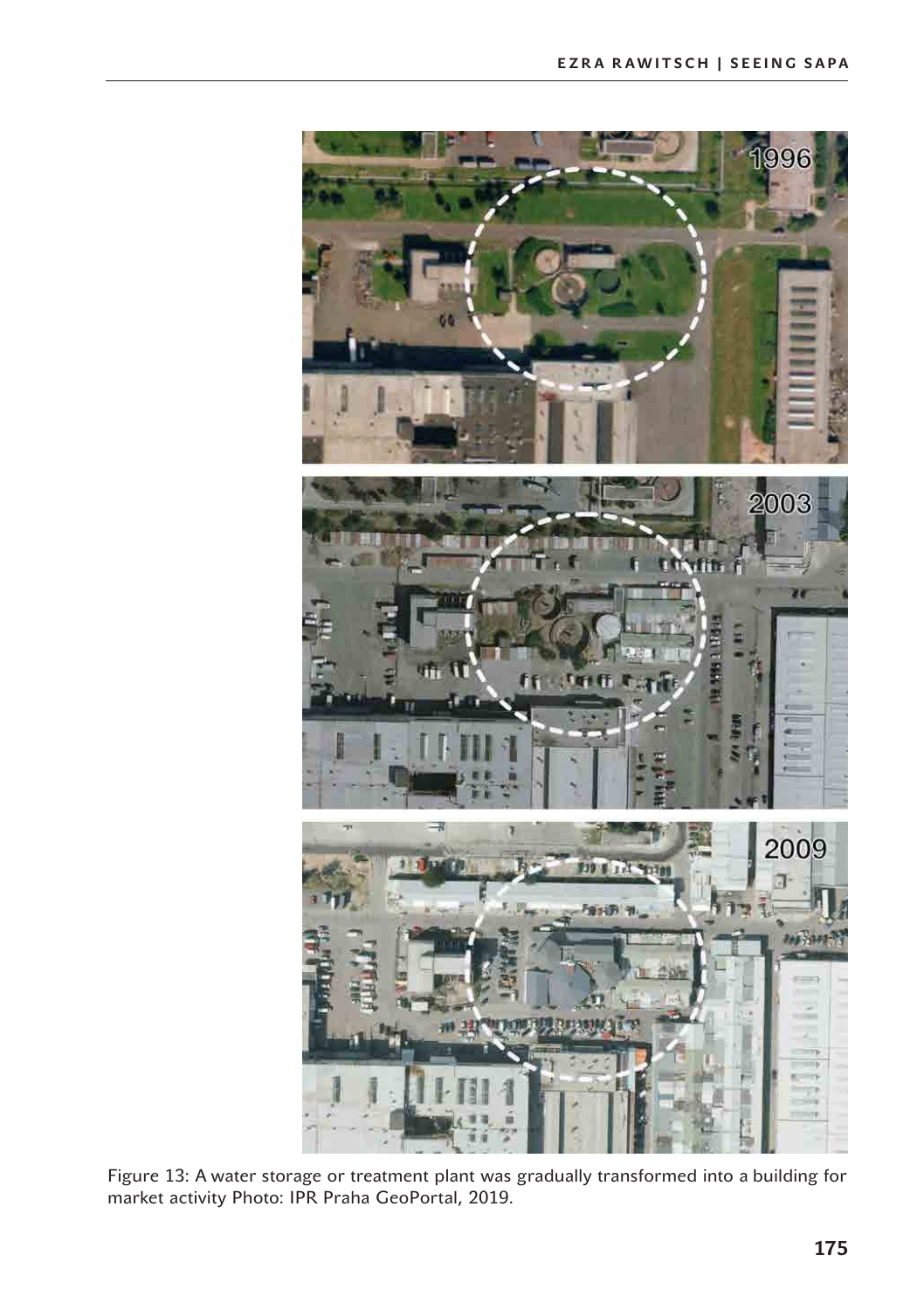Sapa in the context of these changes, I suggest that the urban form of Sapa reflects a post-socialist, as well as Lefebvrian production of space.

Stalinov (2007) argues that socialist governments in Central and Eastern Europe wrought significant change to the nature of urban public spaces, here defined as material spaces for common use (parks, playgrounds, squares, streets, train and bus stations, beaches). Yet the expropriation of urban spaces under CEE socialist systems extended to the "private realm" – homes, commercial offices and storefronts, and other forms of private real property. This process resulted in much of space in general becoming "public space" in some sense of the phrase: Stalinov points out that in Yugoslavia and in the Russian Soviet Federative Socialist Republic "all urban land was appropriated by the state" (ibid., 270).<sup>9</sup> Perhaps as much as three-quarters of urban land was held in public ownership, a ratio that was "more or less inverse" in cities in the West, where approximately one third of urban land was publicly held. Significantly more of the socialist city was "public space"; at the same time, a significantly higher proportion of the socialist city was public space (ibid.).

Yet socialist cities "significantly curtailed" one of the vital functions of urban public spaces in pre-socialist Europe: their use as marketplaces (ibid.). To fill the vacuum left by limitations on commerce and public religious life, traditionally important public spaces (central market squares, main boulevards, etc.) were filled with ideological symbols and monuments, programmed with coordinated mass events such as parades, and appropriated for other politically important projects (ibid., 271).

Much of the remainder of the socialist city was constituted by "an abundance of desolate, unkempt, and undifferentiated open spaces" that were devoid of any clear functional purpose other than social interaction, which diffused thinly across the vast landscape of public open spaces (ibid.). These sorts of spaces can still be observed in the immense housing estates on the outskirts of most major CEE cities, though paradoxically many such spaces are now held in private hands.

The Sapa site was part and parcel of this project of socialist landscape transformation. Czepcynski (2008) has argued that the urban landscape transformations under socialism constituted a "totalization of landscape" which left "very little room, if any, for neutrality ... in culture and cultural landscape under

<sup>9</sup> The exact details of land tenure were not consistent across the Soviet republics, so I use RSFSR narrowly here.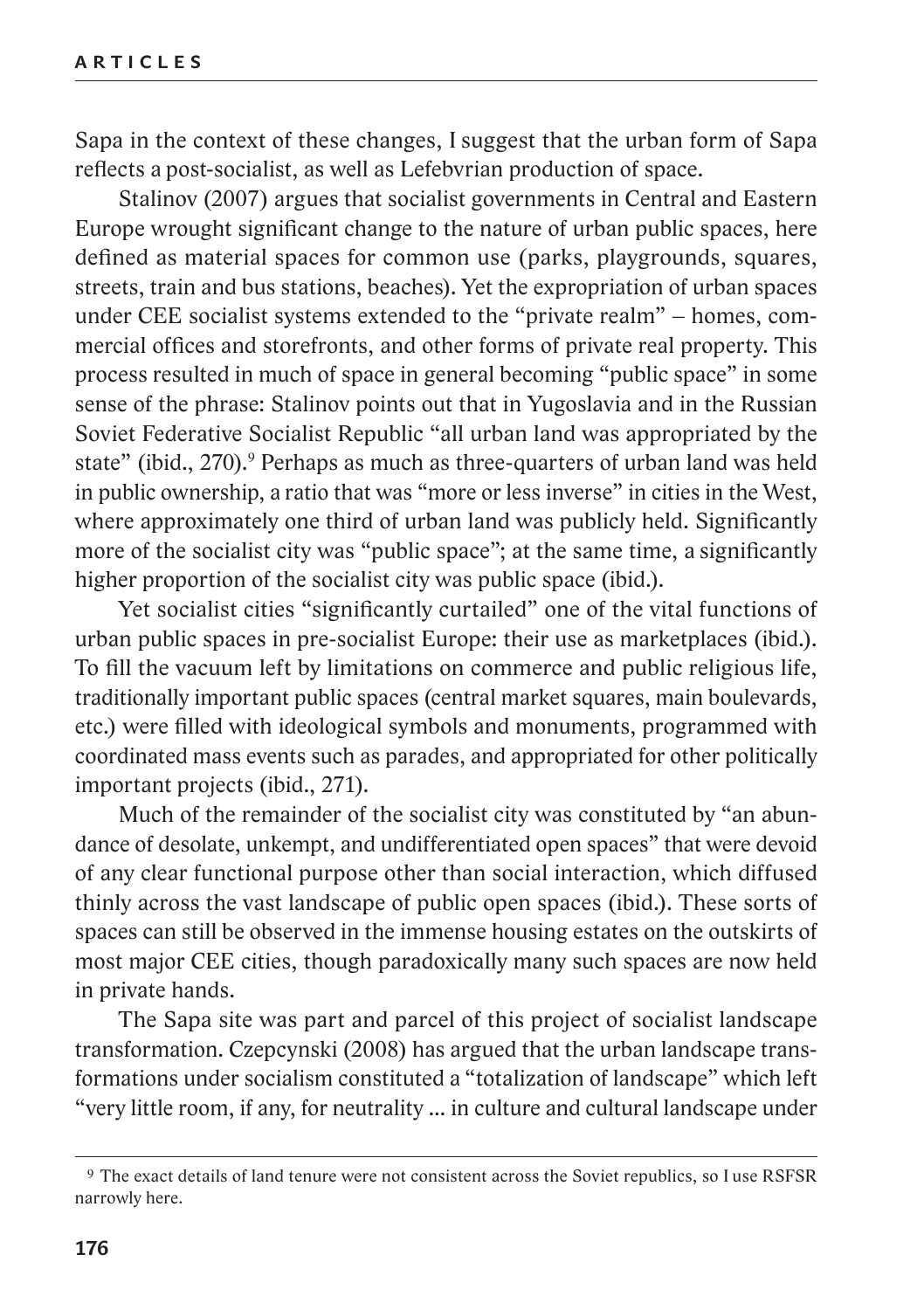socialism" (ibid., 107). The Sapa site constitutes an element of the socialist system of landscape production. Its gradual transformation from socialist enterprise to urban marketplace, far from the iconic centre of Prague, is not marked by sensational moments comparable to the toppling of a statue or the destruction of a communist symbol. Yet it is no less characteristic of the effects of transition on the urban landscape. Czepczynski conceptualises landscape transformation as a discursive process which "[becomes] part of the everyday ... the objective, and the natural, [masking] the artifice and ideological nature of its form and content" (ibid., 41). Sapa arose through such discursive process – the post-socialist transition – and has become a kind of spatialisation of the Vietnamese-Czech experience in Prague, a process which Czepczynski reminds is strongly connected to the making and fixing of representation: "Spatialization is often equivalent to hegemonization: the production of an ideological closure" (ibid., 42). In the case of Sapa, this "ideological closure" could be said to operate both from the perspective of the Vietnamese-Czech and the Czechs: more so than any other wholesale market, Sapa has come to *represent* something about the Vietnamese-Czech minority in the minds of its tenants and interlocutors alike. Czepczynski has also conceptualised Central and Eastern European landscape transformations within the binary of Circulation-Iconography, a tension between openness and closedness, the multiple particularities of Sapa suggest the need for a non-binary, non-essential approach to landscape interpretation that does not seek resolution as an end in itself (ibid., 180).

Berdahl et al. (2000) have offered a possible path forward, describing the post-socialist landscape as "rife with contradiction", arguing for the importance of examining "how extralocal economic, political, and social processes intersect with the individual lives of people in a community" (ibid., 5). Internal idiosyncrasies and contradictions of the recent history of Sapa challenge clear narratives of urban landscape transformation. Originally established as a peripheral industrial complex and aimed to deliver urban wealth to the near rural suburbs, the marketplace is now of central importance to wholesale trade in Prague, and magnifies the effects of globalisation on the surrounding area. Tenants and merchants appropriated the physical structures of a socialist development to construct a thoroughly un-socialist marketplace. Previously held in public ownership but not accessible as a public space, the site which now houses Sapa is currently accessible to members of the public but held in private ownership.

These two spatial modes – publicly owned but inaccessible and privately owned but accessible – constitute an articulation of space which is characteristic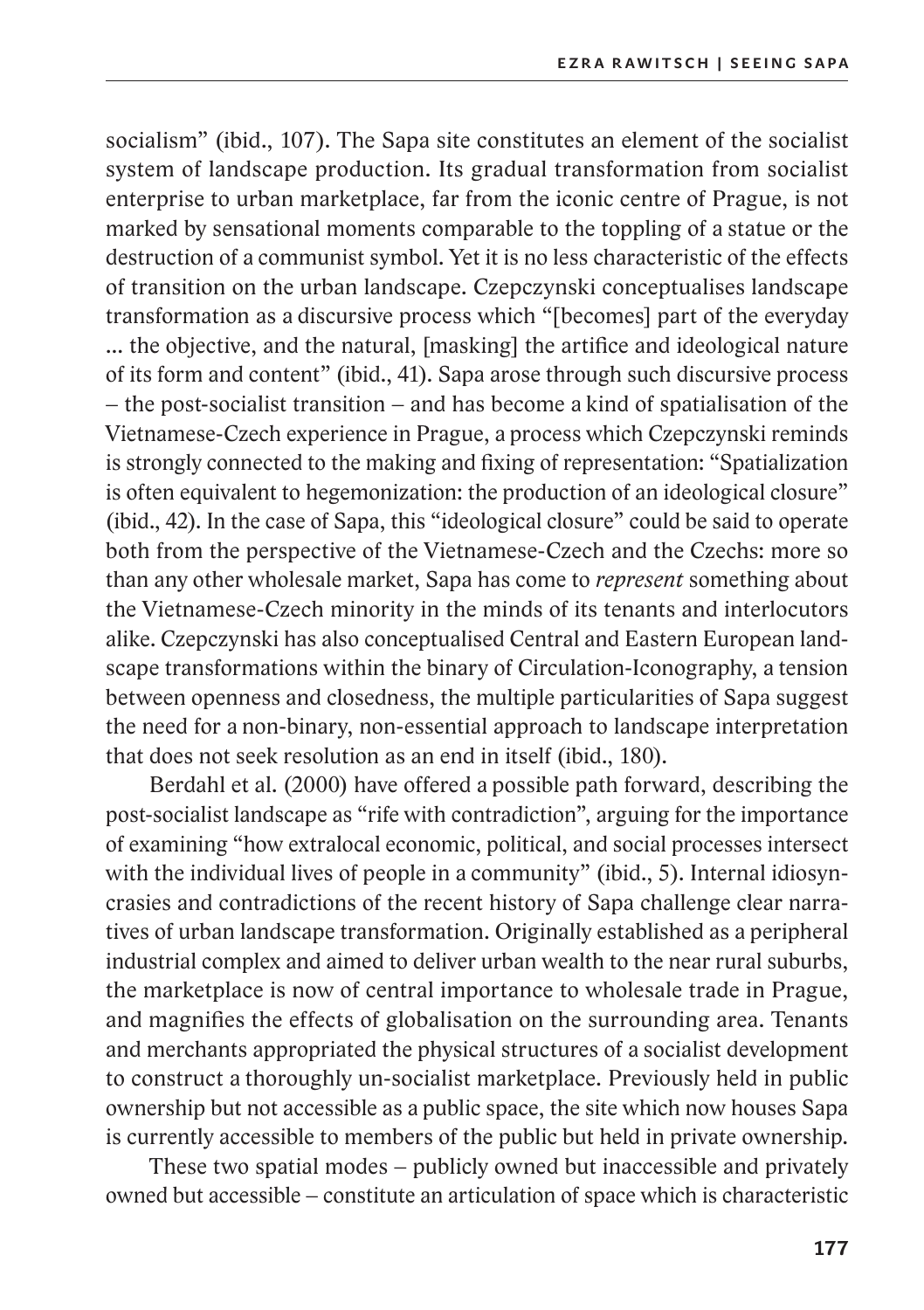of paradoxes of the post-socialist period. One approach is to assert that the post-socialist period has comprised an "enclosure of the commons" through the privatisation of the assets and spaces of the socialist state. At the same time, the privatisation of publicly owned land and buildings has often resulted in new kinds of public access and activities. Stalinov (2007) and Berdahl et al. (2000) work to show that public ownership under socialism never guaranteed publicly accessible or useable spaces. Sapa represents a helpful reversal of the same principle: that private ownership does not guarantee restrictions on access. The contradictory relationship between "public" and "private" as principle of ownership speaks to the internal contradictions of public and private life during the socialist and post-socialist periods alike.

Susan Gal (2002) offers a navigational aid within this contradiction in her principle of fractal distinction; that is, that individuals can experience the differences between the semiotic categories of "public" and "private" at different scales and in different registers, depending on context (ibid.). She argues that under CEE socialism, fractal distinctions between public and private were deployed by the state to make and re-make labour relationships, not only between firms and individuals, but also particularly between men and women (ibid.). She argues the public-private binary is rarely "stable and continuous", yet nonetheless can be experienced as such despite "changes in the contents of the distinction" (ibid., 91). The contents of such a distinction are especially relevant in the CEE context, where the manipulation of the discursive relationship between the "public" and "private" represented for communist parties one of the "essential points for transforming bourgeois, capitalist society through social engineering" (ibid., 86).

This discussion is additionally complicated by Hirt's (2012) argument that distinctions between urban spaces according to a public-private binary must be further tailored to the context of CEE socialism. The relationships between public and private in "Eastern Europe … deviate from Western notions", writes Hirt, the "most obvious difference" being "that the socialist public [realm]… was immeasurably larger than its Western counterpart" (ibid., 18). From the central squares of cities and towns to the arenas of civil society and public discourse, the overwhelming presence of the state in public life imbued citizens with a scepticism toward the public realm (ibid.).

Hirt argues that while the "private realm" tended to shrink in relation to the profundity of the public, private spaces attained a new importance as refuges from the watchful eyes of the state: "What the private lost in size, it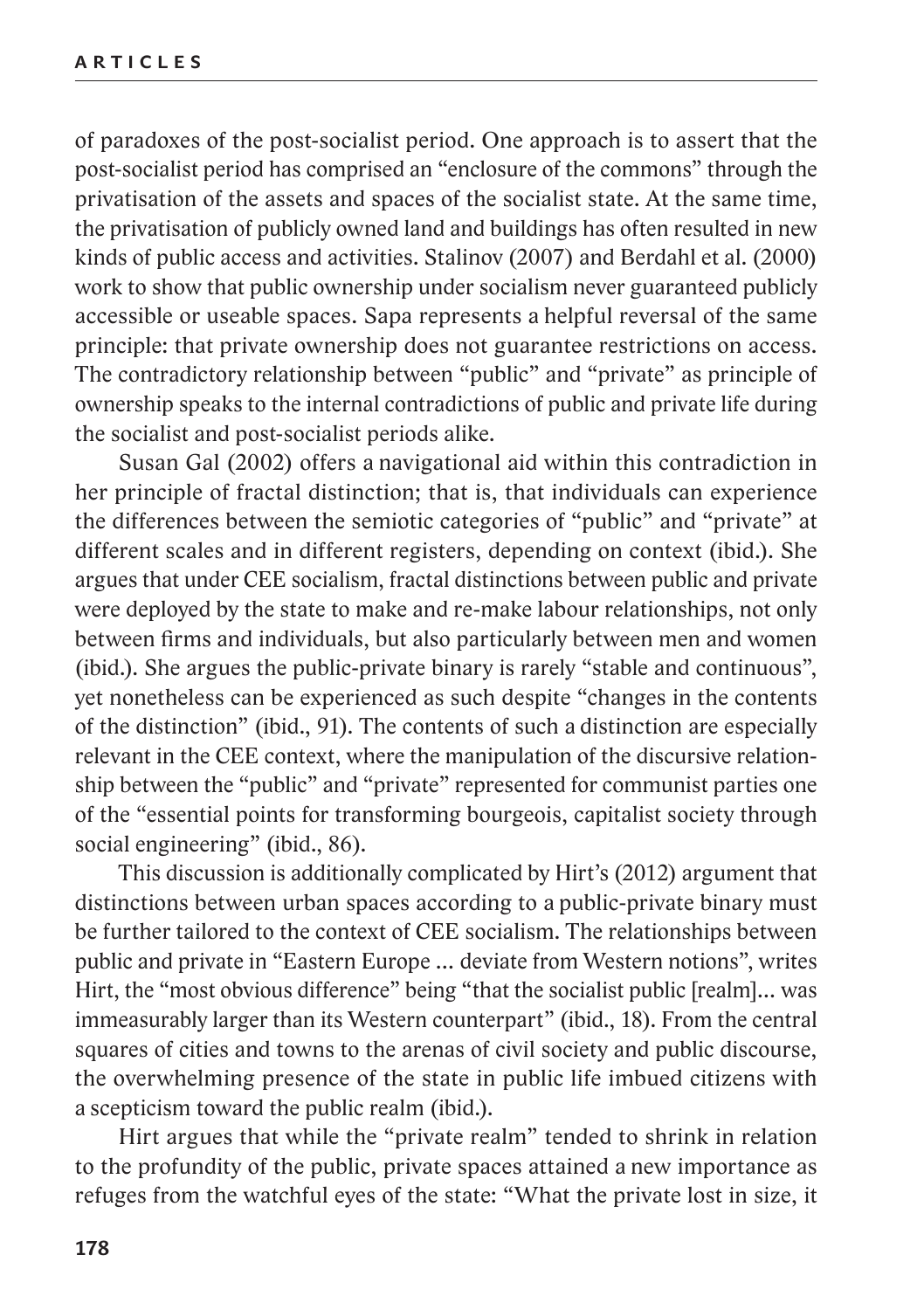gained in sanctity" (ibid., 19). As a result, she argues, "contrary to conventional wisdom … socialism did not obliterate the private; it obliterated the public – not as institutions, but as an *ideal*" (ibid., 22). Hirt argues that a key paradigm of the post-socialist period was a reluctance to emphasize the development of the public realm in favour of a focus on private spaces: suburban housing, Westernstyle shopping malls, auto-oriented commercial and residential developments, etc. (2012).

What Hirt characterises as an erasure of the public in the socialist period reveals the significance of enduring elements of Sapa's physical design. Despite being held in public ownership, the Masokombinat was physically designed as an urban space into which entry was controlled. Vestiges of these controls, in the form of high fences, a wall surrounding the property, and vehicle and pedestrian gates, remain today.

## *Toward a Lefebvrian reading*

The specific circumstances of the transformation of the Sapa site echo broader transformations that occurred in Czechia and around Central and Eastern Europe during the transition. In the case of Sapa, actors operating in a newly liberalised economic arena worked to repurpose and transform a space paradigmatic of modes of socialist production. This process recalls the Lefebvrian maxim that "new social relations demand a new space, and vice-versa" and offers the possibility of exploring Sapa through his conceptualisation of the production of space (Lefebvre 1991, 59).

Sapa can be read within Lefebvre's three-part conception of space as *conceived, perceived,* and *lived* (1991). This trinary conception of space consists of c*onceived space,* that which is conceptualised by those who seek spatial transformation: politicians, urban planners, property investors; *perceived space*, spaces which are produced unwittingly and presupposed within societies; and *lived space,* the space individuals inhabit and experience from their own affective position. Each perspective on the nature of the social production of space is legible in the overlapping urban geographies of the marketplace. *Conceived* of as a socialist enterprise, the Masokombinat came into being as a representation of a spatial future; that is, as an urban plan framed by the political, social, and economic ideologies of the Communist Party. Yet as ideological context changed during the transition, so, too, did the materiality of the Masokombinat site, which was appropriated for new spatial practices amid changing conceptions of the nature of space itself. The resulting affective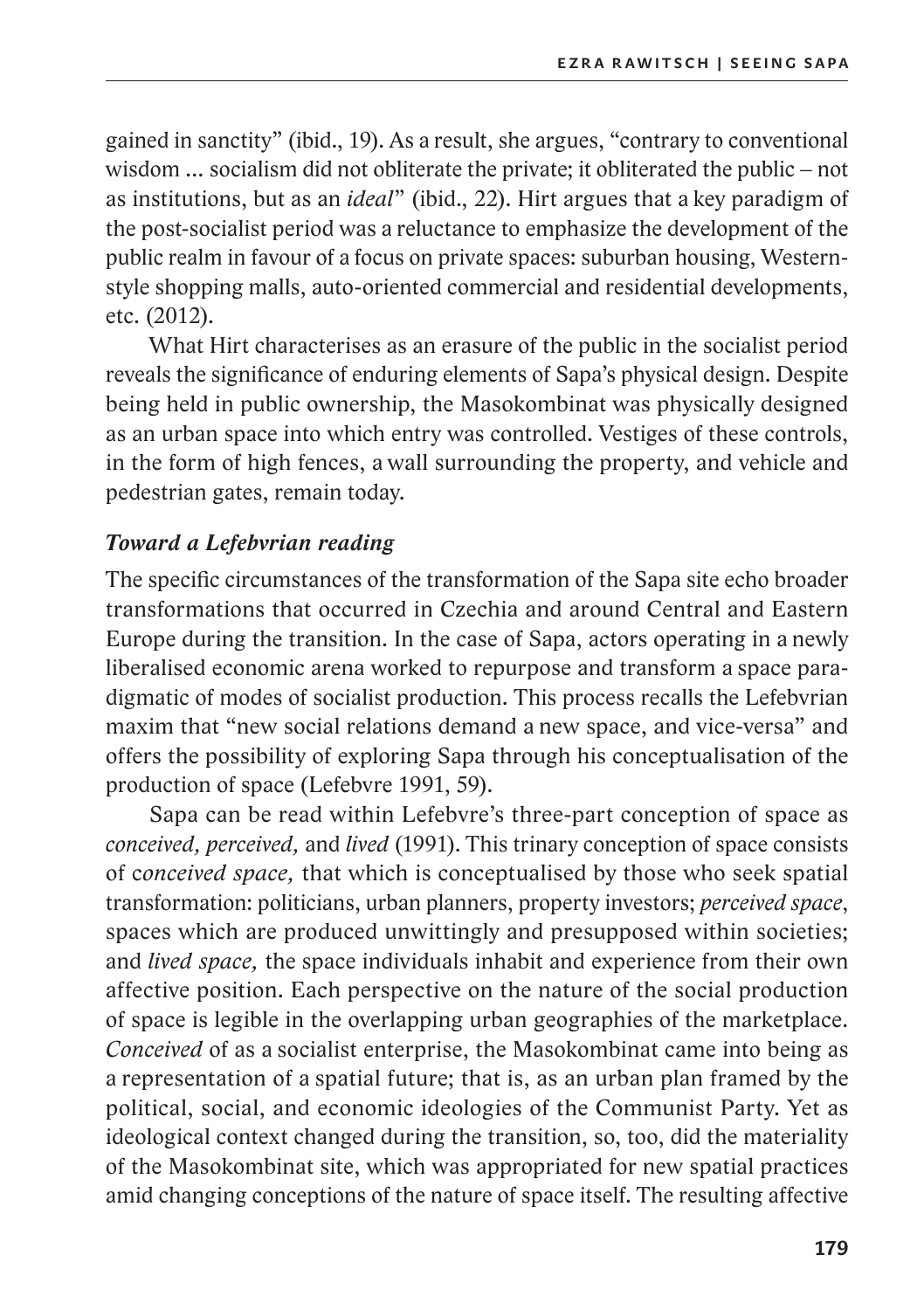landscape – what Lefebvre would call Sapa's "lived space", i.e. the spatial realm of daily life – is often read and narrated by visitors as essentially Vietnamese, and it remains represented that way in most media and some scholarly work. Lefebvre's conception of *perceived* space might challenge this essentialisation as ignoring that Sapa arose from within the presuppositions of the socialist and post-socialist spatial milieux, not from without. Turning next to the historical context of Vietnamese migration to Czechoslovakia, I highlight how a complex-relational approach to reading the landscape adds another perspective on the cityscape of Sapa.

## **The Vietnamese in Czech(oslovak)ia**

#### *The praktikanti and historical immigration patterns*

Czechoslovakia emerged among citizens of socialist countries outside Europe as a common destination for education, training, and work. Migration pathways that originated in the socialist ecumene endure in Czechia to this day. Yet most contemporary migration from Vietnam to Czechia has occurred in the 21st century. Media and scholarly representations of the Vietnamese community in Czechia tend to reinforce ethnicity as the essential force in the production of spaces like Sapa. However, while Sapa is an important centre of the Vietnamese community in Central and Eastern Europe, numerous other functions, practices, and identities are legible in the landscape.

Beginning in 1967, Czechoslovakia operated skills-training and guestworker programs for nationals of the Democratic Republic of Vietnam, later the Socialist Republic of Vietnam (hereafter simply Vietnam). The first *praktikanti*  (trainees) treaty in 1967 stipulated that Vietnam would send 2,100 citizens to live and work in Czechoslovakia over three to five years, and that Czechoslovakia would bear all costs for the program except for workers' travel to and from Czechoslovakia (Alamgir 2013). The *praktikanti* programs developed over the course of the 1970s, with another 5,000 Vietnamese nationals arriving after 1974. Upon the treaty's renewal in 1980, Czechoslovakia and Vietnam agreed to decrease Czechoslovakia's financial obligations to guest workers, and the resulting agreement allowed Czechoslovak authorities to determine workers' placement according to the needs of the Czechoslovak economy. This difference represented a change from the previous framework, under which Vietnamese workers were trained according to skills demanded in their country of origin (Alamgir 2013).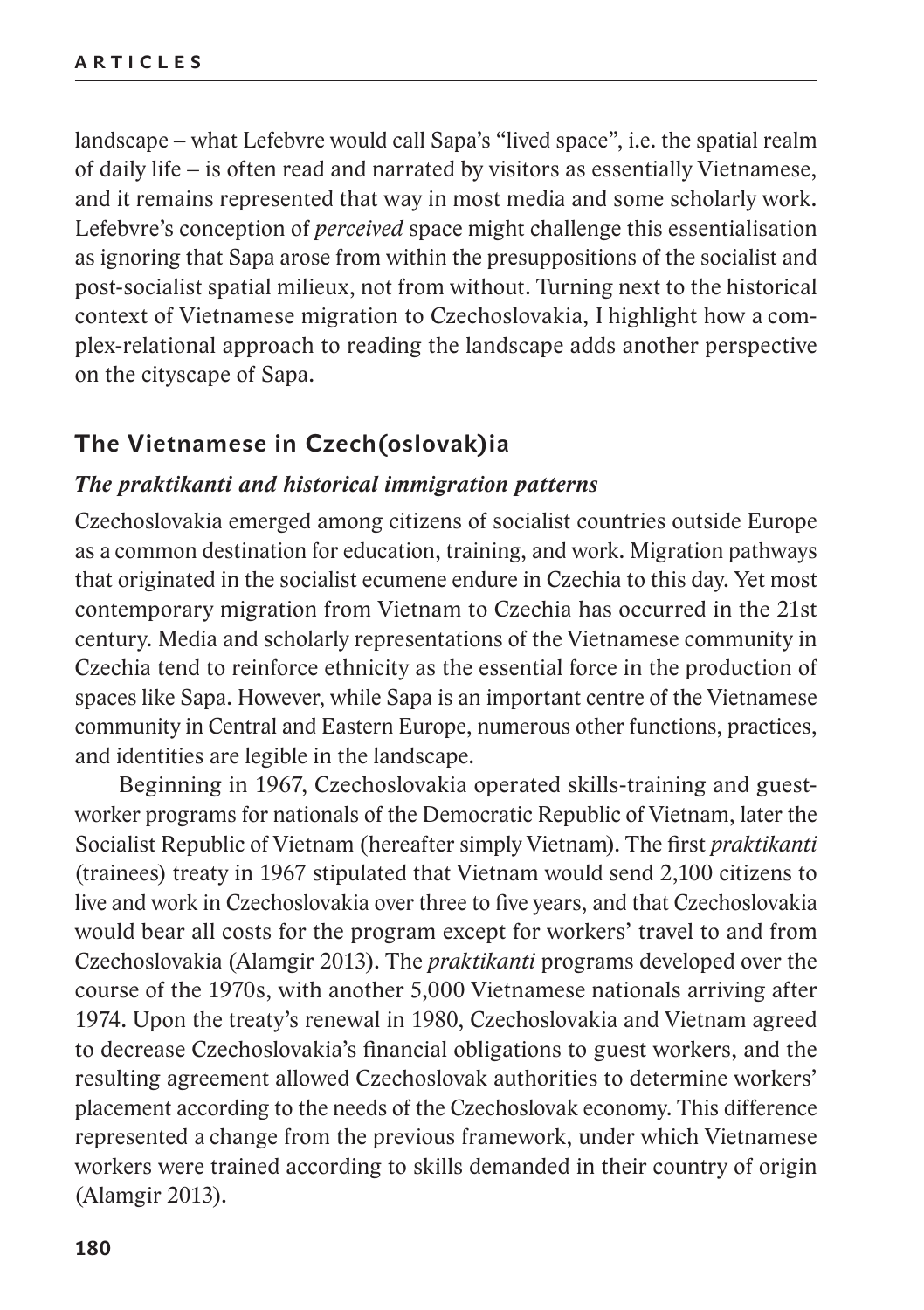Under the 1980 agreement, a significantly greater number of Vietnamese guest workers were sent to Czechoslovakia. Drbohlav (2007) estimated that in 1981, between 30,000 and 35,000 Vietnamese guest workers lived in Czechoslovakia. Molterer and Hackl (n.d.) claim that 70,000 to 120,000 Vietnamese nationals lived in Czechoslovakia for periods of four to seven years over the course of the 1980s (Molterer and Hackl n.d.). These figures represent only the number of guest workers temporarily resident in the country – permanent immigration of Vietnamese to Czechoslovakia began with the collapse of the socialist system. At the end of the 1980s, an estimated 13,000 Vietnamese nationals were living in Czechoslovakia (Molterer and Hackl n.d.).

Alamgir and Schwenkel (2020) have provided the most recent estimates of the total population of Vietnamese workers in Czechoslovakia from 1980–1989, an overview of which is provided in the below table:

| Year | Total number of<br>Vietnamese workers<br>in Czechoslovakia<br>in a given year |  |
|------|-------------------------------------------------------------------------------|--|
| 1980 | 3,529                                                                         |  |
| 1981 | 11,543                                                                        |  |
| 1982 | 21,314                                                                        |  |
| 1983 | 22,446                                                                        |  |
| 1984 | ÷                                                                             |  |
| 1985 | 15,300                                                                        |  |
| 1986 | $11,400**$                                                                    |  |
| 1987 | 18,900                                                                        |  |
| 1988 | 28,955                                                                        |  |
| 1989 | 35,609                                                                        |  |

Table 1. Estimated number of Vietnamese workers in Czechoslovakia, 1980–1989 (Alamgir and Schwenkel 2020).

Alamgir and Schwenkel's recent estimate broadly corresponds to previous estimates (2020). Though they qualify that some data is incomplete or missing, their comprehensive estimate suggests a consistent population of approximately 50,000 during the 1980s, or about 0.33% of the total population of Czechoslovakia during that period (ibid.).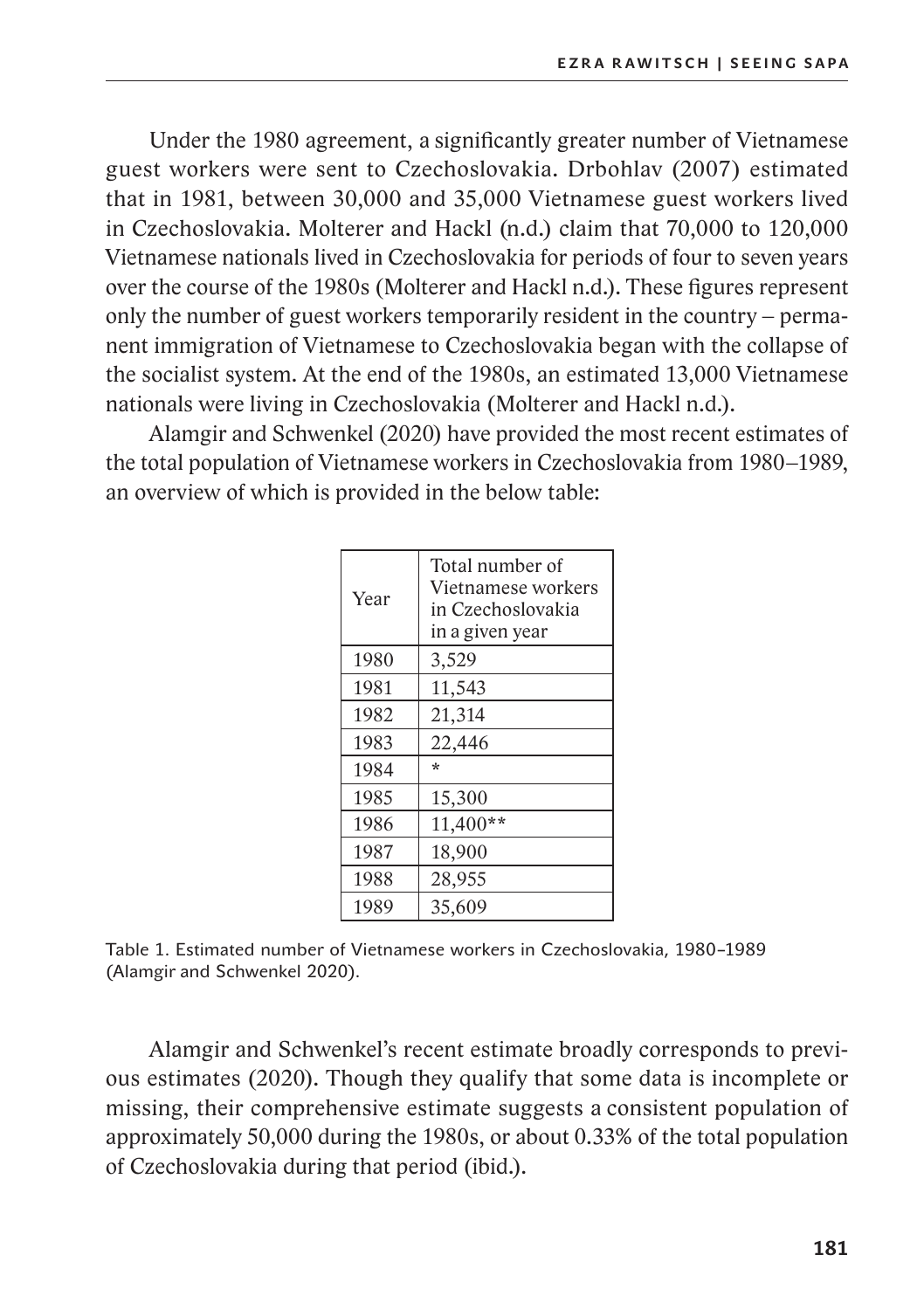#### *Contemporary immigration patterns*

Published estimates of the number of Vietnamese nationals living in former Czechoslovakia began in 1998, when the Statistical Office began tracking on an annual basis the number of Vietnamese nationals living in the Czech Republic, though it is not known whether data was collected for publication before 1998. Statistical yearbooks published in 2000 show that between January 1, 1998 and December 31, 1999, a total of 2,013 Vietnamese nationals arrived in the Czech Republic, a figure roughly equal to the number of people who arrived from Ukraine during the same period (Český Statistický Úřad 2000, 122). By 2004, the total population of Vietnamese nationals was publicly available, and between 2004 and 2008, the Vietnamese-national population in the Czech Republic nearly doubled to an estimated 60,255 from 34,248 (ibid., 141). These figures likely undercount Vietnamese holding other nationalities (e.g., ethnically- or linguistically-identified Vietnamese-Czech citizens) and undocumented migrants to the Czech Republic from Vietnam. Perhaps surprisingly, they underscore that most permanent immigration of Vietnamese to the Czech Republic has occurred in the last fifteen years. Unofficial estimates today place the total number of Vietnamese-identifying inhabitants as high as 90,000 (Hüwelmeier 2015). The lack of official counts of the language and ethnic origin of the Vietnamese population of the Czech Republic presents an obstacle to achieving an accurate understanding of its total Vietnamese population.

Brouček and Martínková (2016) argue that post-1989 Vietnamese migration patterns to the Czech Republic and Slovakia differ significantly from pre-1989 patterns. They assert first that the pre-1989 patterns of migration from Vietnam to the Czech Republic were motivated primarily by the political considerations negotiated between Czechoslovakia and Vietnam. However, they argue that current migration patterns are the result of Vietnamese individuals' and familial response to economic opportunity (ibid.). "They have come to sacrifice the *presence* of their lives for material profit, though all-day work and living in *makeshift circumstances*", they write of the Vietnamese-Czech community (emphasis in original) (ibid., 7). Brouček and Martínková claim many Vietnamese migrants have chosen to leave Vietnam as a response to "severe economic distress": the often-temporary transition to life in the Czech Republic presents a viable alternative for those unable to establish financial stability in Vietnam (ibid., 13). They note that stereotypes about the Vietnamese-Czech community persist among Czechs; in particular, they claim assertions of widespread organised criminal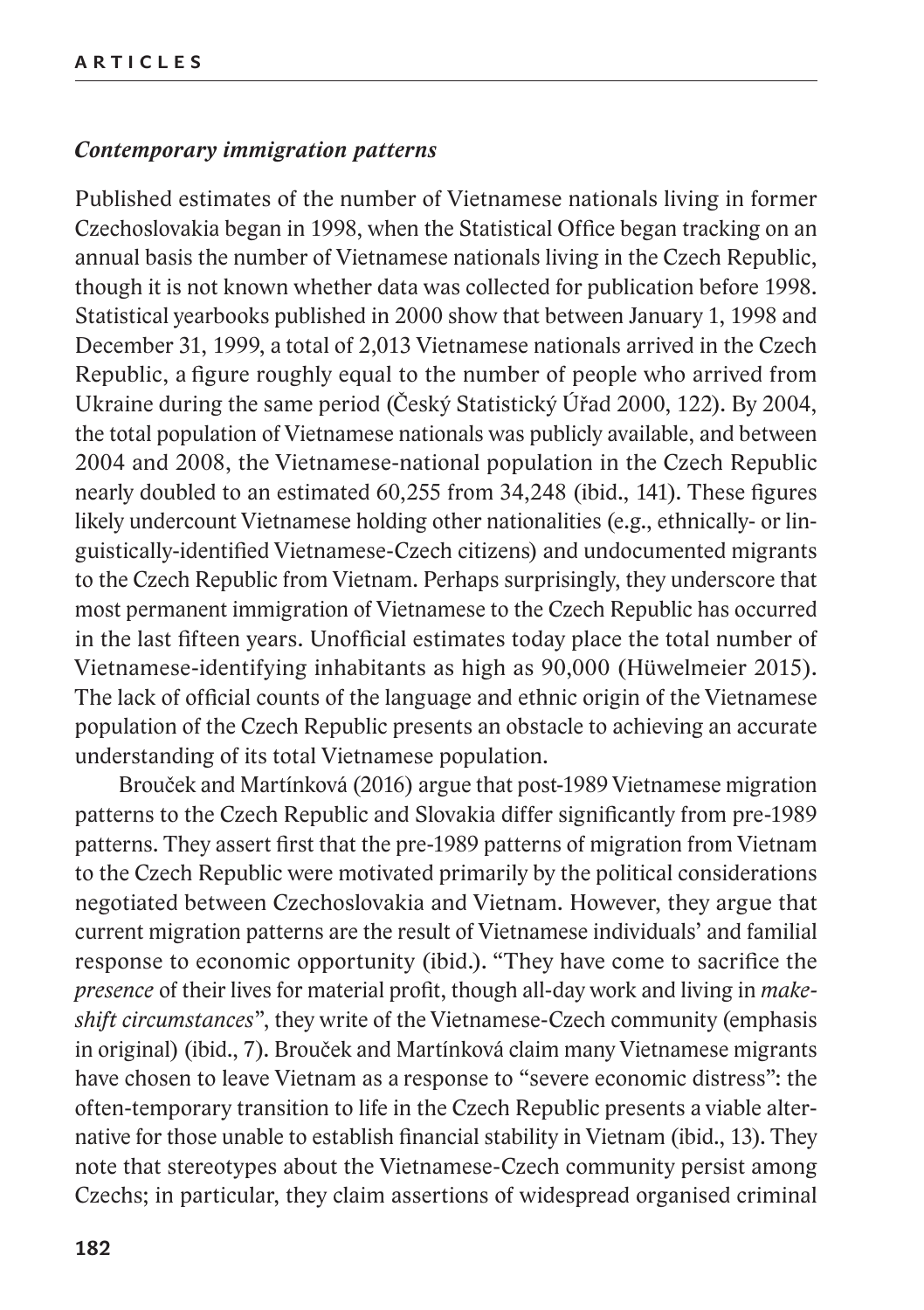activity within the Vietnamese-Czech community have become more prevalent in Czech media since the beginning of the decade (ibid., 163).

Alena Alamgir (2020) offers additional nuance to the motivations of Vietnamese workers who made the journey to Czechoslovakia, pointing out that individuals and families had varying motivations for relocation to Central and Eastern Europe. Alamgir argues that individual/familial economic considerations motivated migration even before 1989; at the same time, political considerations of the Vietnamese-Czech relationship have continued to influence migration patterns into the present day (ibid.). Alamgir (2013) has also asserted that before 1989, official Czechoslovak state ideology supposedly precluded the possibility of racism under socialism. Still, racial attitudes were inherent to judgements of Vietnamese migrants' ability to demonstrate "honest socialist labour" – criticisms of Vietnamese work ethic by Czechs were infused with racial undertones. Cloaking racial resentment within the ideology of the state allowed racist attitudes regarding Vietnamese migrants to persist, and those attitudes form the basis of continued discriminatory behaviour by Czechs toward members of the Vietnamese-Czech community (ibid., 76–77).

Existing literature suggests public cultural exchange between Czechs and Vietnamese-Czechs is carried out primarily in the context of commerce – and that commercial spaces function as spaces in which Czechs and Vietnamese-Czech are willing and able to cooperate for mutual benefit.

### *Media and scholarly representations of the Vietnamese-Czech*

Čada, et al. (2016) argue that members of the Vietnamese-Czech minority have established a positive public self-image in the proliferation of their ethnic-national cuisine around the city of Prague, which has become ubiquitous in Prague and other cities in Czechia in the past decade. They argue the establishment of Vietnamese restaurants has bolstered the portrayal of Vietnamese-Czech people in Czech media as "acting subjects with their own agency"; second, Vietnamese cuisine is seen by "Czech middle class consumers" as a "welcome addition to the construction of Prague as a modern and cosmopolitan city" and to the "otherwise rather dull Czech gastroscape" (ibid.). The result is a common "gastroscape" in Prague, in which Vietnamese food is brought into material proximity with the daily experience of many Praguers, the majority of whom are Czech. Still, Čada argues, the success of Vietnamese cuisine depends to some extent on catering to Czech tastes: Čada et al. illustrate how one small group of "creative class" Praguers engaged in a tour of Sapa Market rely on the authority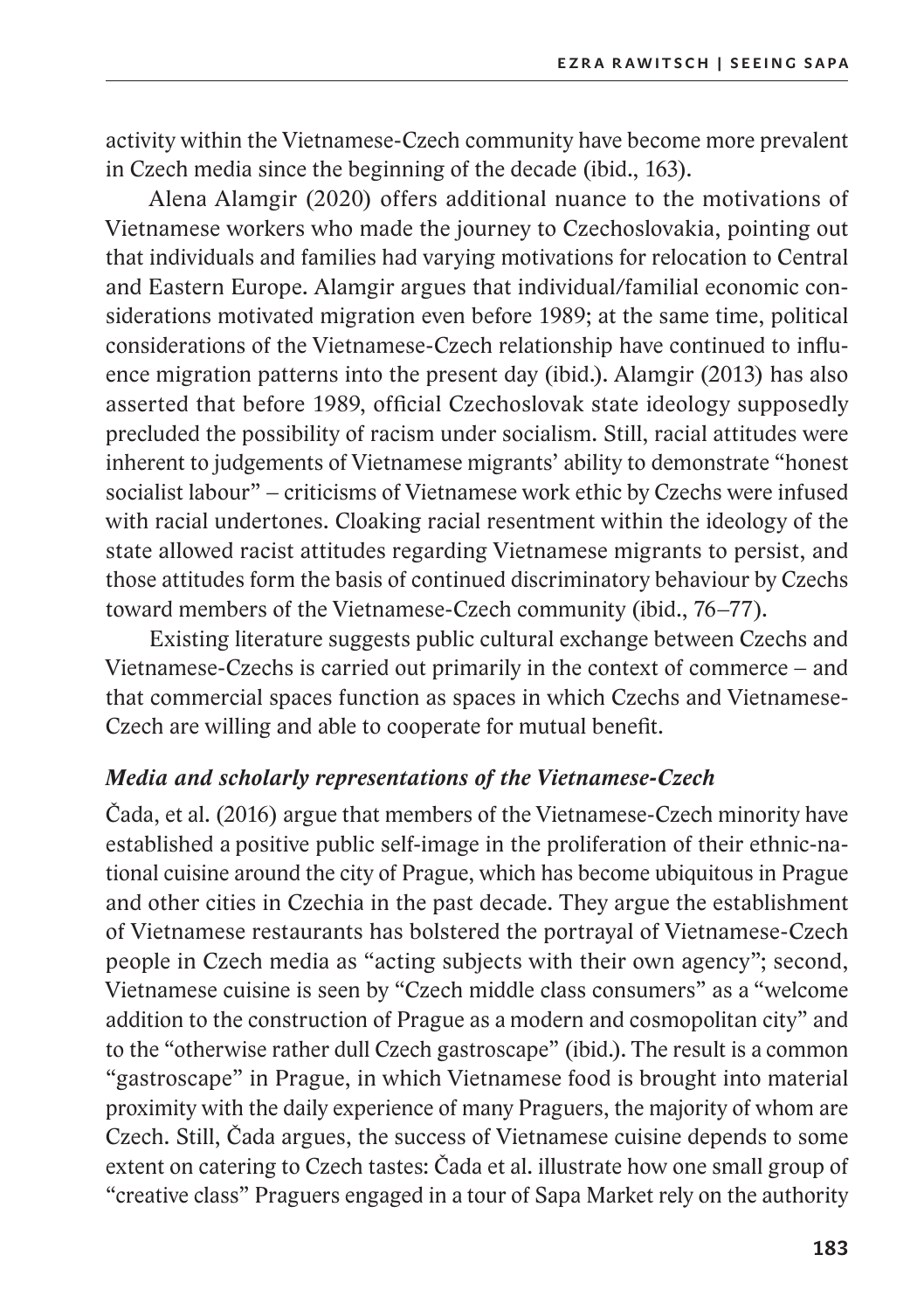of restaurant critics and "foodies" to judge the "[e]xotisicm, authenticity, and difference" of Vietnamese food (ibid.). Restaurateurs must therefore appeal to Czech tastes while also emphasising "authenticity" and difference. The positive self-image of the Vietnamese-Czech in the minds of Czechs is premised on the benefits that *Czechs* receive, and dependent on the adherence by Vietnamese-Czech restaurateurs to the tastes of their Czech customers.

The emergence of a more positive media representation from the Czech perspective of Vietnamese people living in Czechia depends on a narrative of diligent labour and honest entrepreneurship. Vietnamese-Czechs have come to be viewed by Czechs in a positive light as a consequence of their efforts to establish businesses and a common perception that they work harder and more consistently than Czechs. A common refrain in my interviews and conversations while in Prague was the assertion, mostly by Czechs, that many Czechs preferred the simplicity of working a set schedule and collecting a regular salary, whereas many Vietnamese-Czechs sought out opportunities to build independent businesses and worked tirelessly to achieve financial success. While these stereotypes skewed toward what I am sure my subjects believed were positive characterisations, as I will show, this particular stereotype has insidious origins.

The belief among Czechs that Vietnamese-Czech people work exceptionally hard echoes the socialist-era concept of "honest socialist labour" articulated to different political-economic circumstances. Alamgir illustrates the centrality of labour to pre-1989 Czechoslovakian state-socialist racial discourse, arguing the state sought to articulate race as a mutable characteristic which could be changed and even "erased" by one's ability to demonstrate "honest socialist labour", that is, productive work in service of the state. Official ideology *a priori* "prevented" racism from existing in Czechoslovakia; however, Alamgir demonstrates how Czechoslovaks deployed "honest socialist labour" as a proxy for racialised criticism of guest workers (Cubans, Vietnamese, Ethiopians, and others) and of members of the Roma minority:

[A] man testifying to the police about a brawl in a beer pub is quoted as saying that the Vietnamese sitting at a neighbouring table were loud, and that he [the Czech man] and his companions "were critical of them, and we were saying that they should return back to Vietnam; they don't work anyway and money is paid to them unnecessarily" (Alamgir 2013).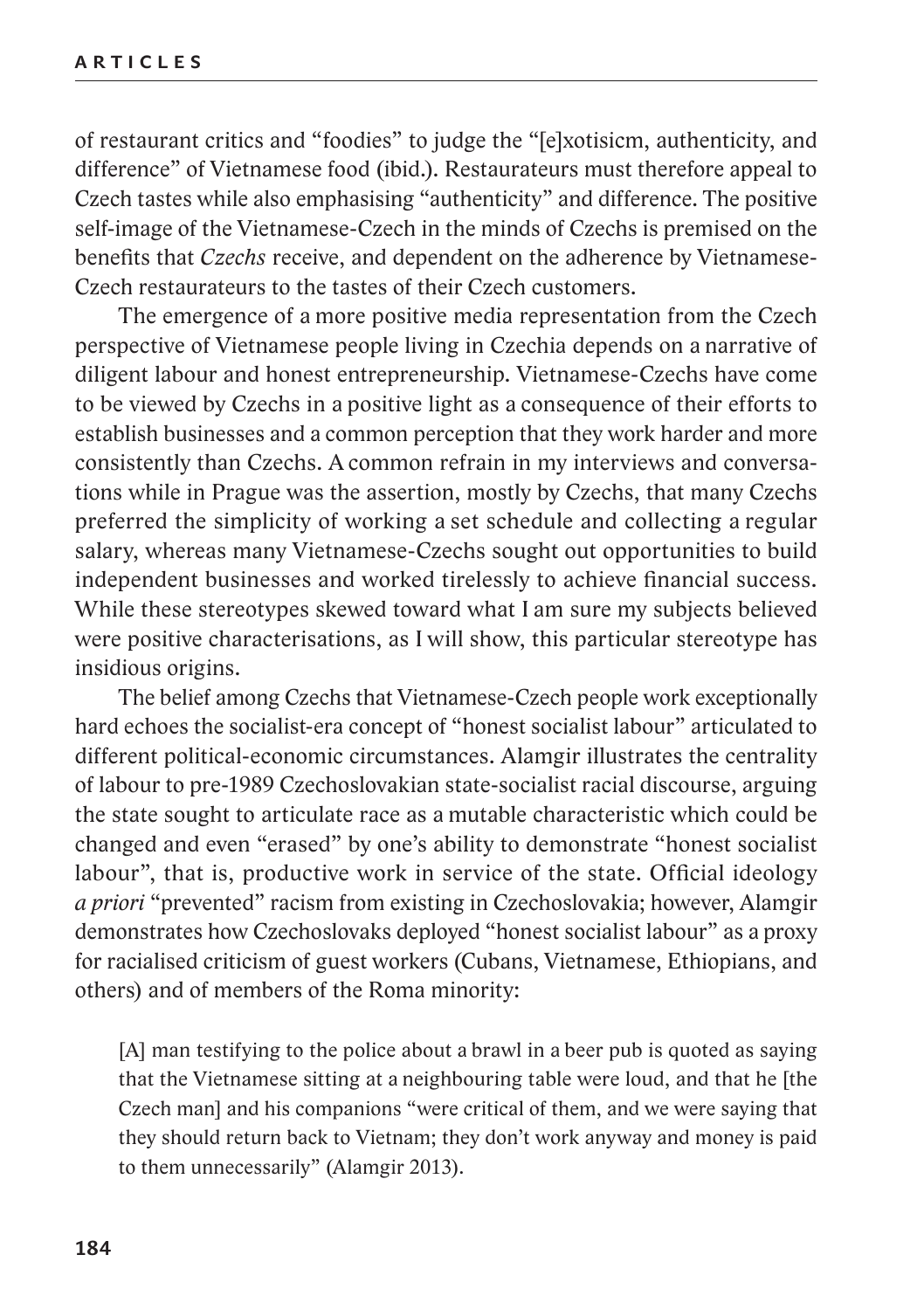For state authorities, criticism of a group's gratitude toward and productivity on behalf of the state was a tolerable resignification of racism that also promoted the primary importance of the subject's labour relationship to the state. "Honest socialist labour" was the precept by which guest workers and ethnic minorities could solidify their position as subjects entitled to state protection; at the same time, Czechoslovaks who deployed evidence of its absence in others could enforce an oblique racial hierarchy that was officially prohibited.

Neither an exoticized formulation of race nor one based in "honest socialist labour" is mutually exclusive; that is, one does not preclude the other. Still, the tendency in English-language media (a significant source of information on Sapa for visitors, especially) is to prefer exoticized narratives.

# *English-language and foreign media*

Relatively few articles concerning Sapa have been published in English-language media; however, within this limited set, two dominant trends have emerged. Stories written for a tourist audience ("feature-style articles") tend to focus on Sapa's exotic character, emphasising the "otherness" of the marketplace. In particular, a trope has emerged that visiting Sapa is like visiting Vietnam itself:

Inside the lot that constitutes Sapa, Prague's 'Little Vietnam,' it's easy to pretend one has travelled to another country ... At Sapa, you can pretend, if only for an afternoon, you have been transported to another country entirely (Storm 2015).

[S]kip the travel agent -- you don't need a ticket to Vietnam ... I feel like I have been transported to some far away land, certainly nothing like historical, baroque Prague … I see Vietnamese merchants not only trading, but also cooking meals mostly intended for their fellow Vietnamese workers (Crane 2015).

SAPA [sic] is about as close as you are going to get to feeling like you are in Hanoi ... while you are still, in fact, in Prague ... At certain moments, and from certain angles, you can almost forget the prefab housing which surrounds the Vietnamese market, and believe that you are on a completely different continent (Johnston 2008).

A 2010 episode of the American television show *Anthony Bourdain: No Reservations* features a three-minute segment on Prague's Vietnamese-Czech community that includes a visit to Sapa. Bourdain's guest, Tina, a Vietnamese-Czech woman whom he meets at the renowned First Republic-era Café Savoy,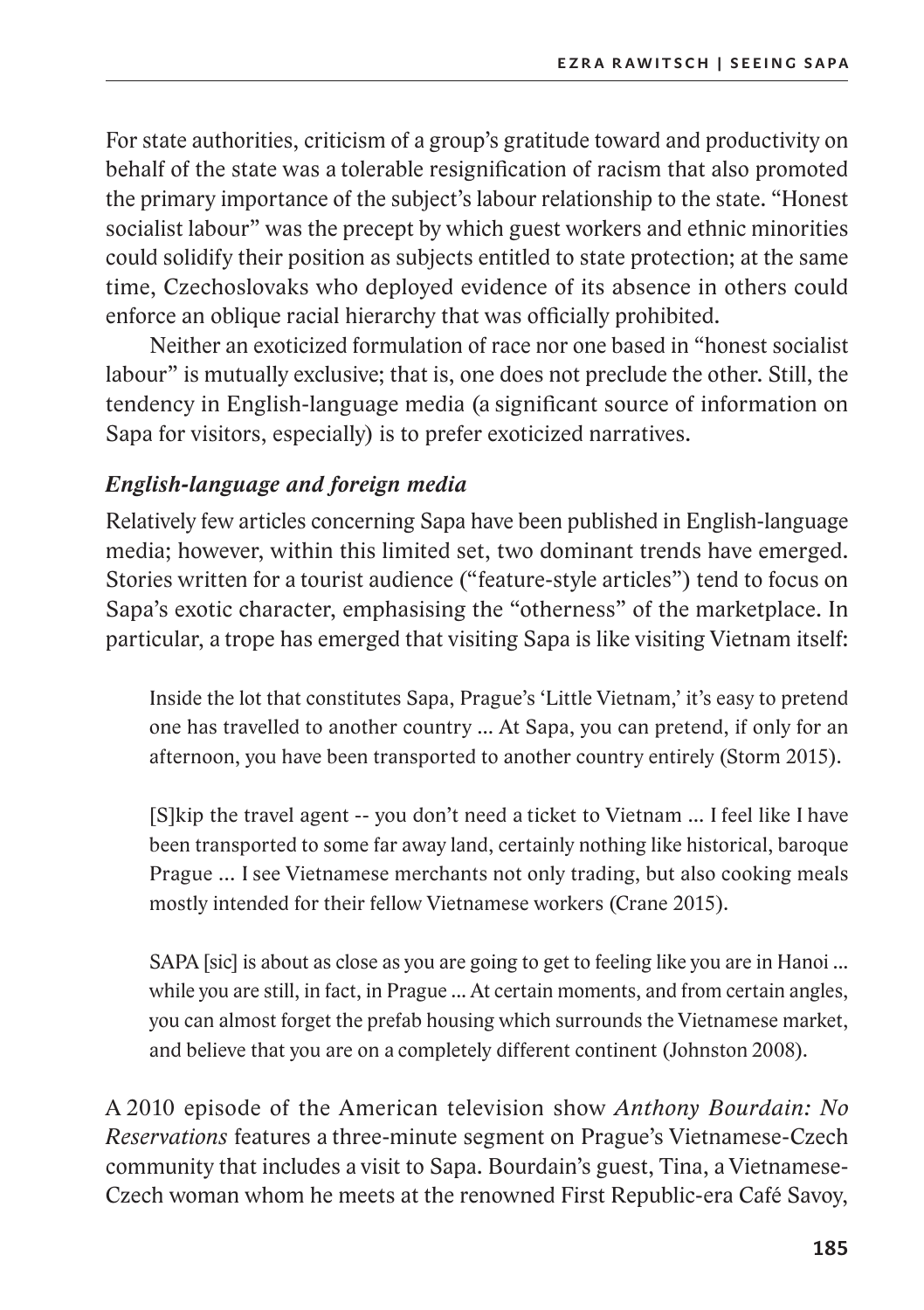describes Sapa: "at the market, Sapa, there is everything you need" (Bourdain 2010). Bourdain narrates their subsequent visit: "Sapa is like a commercial compound. One-hundred-percent Vietnamese and one-hundred-percent unhappy about cameras within the perimeter. Getting a pho shop to agree to be filmed here took a lot of doing" (ibid.).

We cannot read too much into such a short segment. Yet Bourdain tends to reproduce existing stereotypes about Sapa as a closed, extraterritorial "compound" made up by a monolithic "Vietnamese" (notably, not "Vietnamese-Czech") population that is sceptical of if not hostile to outsiders: Bourdain narrates his crew's difficulty negotiating filming permission with Sapa's managers, and characterises them as "the mysterious market overlords, who told us we could shoot only in the shop and not other businesses. Everything *nice* and *friendly*", quips Bourdain (ibid.; emphases added).

A 2010 Vice magazine article entitled "Big Fun in Little Hanoi" (a revealing reference to the 1986 martial arts comedy *Big Trouble in Little China* starring Kurt Russell) offers perhaps the most caricatured representation of Sapa:

"Wow, it looks like a Jackie Chan movie", shouts our marvelled friend as we plunge into the metal inside of the Vietnamese marketplace, SAPA … we're surrounded by small restaurants offering exotic food and huge halls loaded to the rooftop with cheap clothes ... [Y] ou catch a whiff of something similar to monkey faeces every now and then … besides sweaty shop-keepers, you may very well come across individuals capable of inducing some serious erotic tickling (Děd and de Babraque 2010).

While the offensive tone of this particular article is an extreme example, such a condescending attitude toward Vietnamese-Czech people is typical of media published for Czech-speaking and English-speaking audiences alike (this particular article was published by Vice in Czech first and later translated to English): In every case these authors represent Sapa as an essentially Vietnamese space. With the added implication that to experience Sapa's "Vietnamese-ness" is to be alienated from Prague itself, the authors implore readers to forget the surrounding landscape – suggesting Sapa's physical space is produced as a reflection of the essentially Vietnamese character of the people who work at the market, "Vietnamese merchants" and their "fellow … workers" (Crane 2015), but not as a product of the social, political, and economic relations that undergird the broader cityscape of Prague. These "one-hundred percent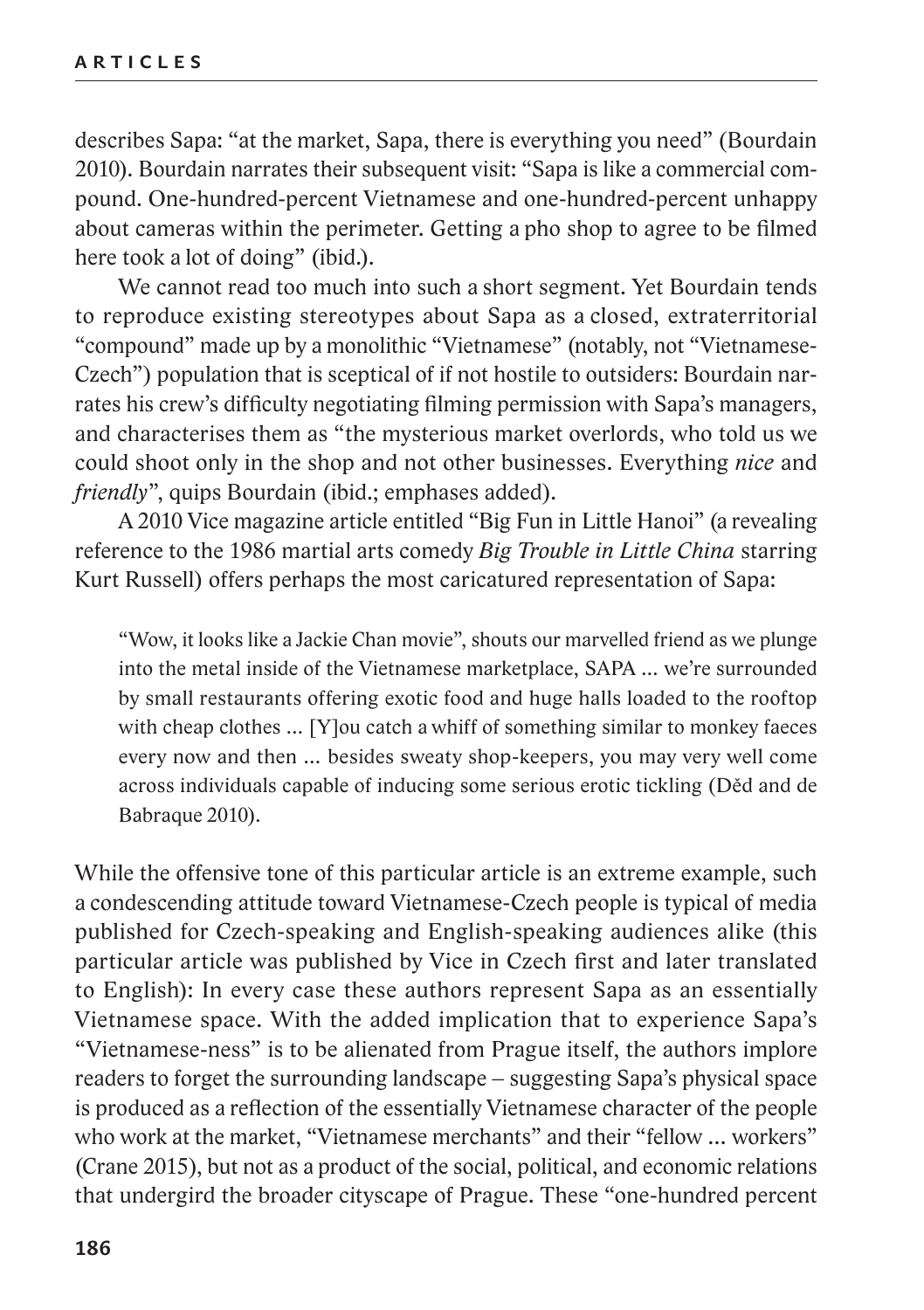Vietnamese" characteristics, the authors imply, render the marketplace a space apart, discontiguous to its surroundings and necessarily understood as distinct from it.

In contrast to feature-style articles, news articles published in Englishlanguage media typically report on crime. A 2016 newswire report from Czech Radio reads: "Hygiene officers inspecting Prague's Vietnamese Sapa market uncovered 35 tons of uncertified frozen meat in storage … According to the inspectors the meat was sold to Vietnamese restaurants around town, presenting a serious health risk. Sapa management faces a million crown fine. The matter is being further investigated" (Lazarová 2016). A 2010 Radio Prague story reported, "The [Libuš] town hall has recently complained of growing tension between the Czech and Vietnamese communities in the area, where they say the latter is forming a ghetto [at Sapa]. Although the police have noted no significant increase in crime, the district mayor has warned of problems on the horizon" (Falvey 2010). Despite lacking any substantive allegations or evidence, articles such as these have continued to paint an insidious portrait of Sapa. A 2018 Radio Prague headline read, "Police Crack Down on Illegal Tiger Trade": "[T] he sites raided by the police included Sapa, a large Vietnamese market place [sic] on the southern outskirts of Prague… detained was a Vietnamese national, who is suspected of organising the criminal activity and ensuring the sale of these products in the Sapa market and elsewhere" (Fraňková 2018). Such articles tend to deal in suspicion, with only a thin veneer of objectivity toward the circumstances of alleged criminal acts. Like features articles, these examples of news coverage are characterised by a sensational tone and reinforce conceptions of the marketplace as a space apart from Prague's cityscape, even as a "ghetto". But Sapa cannot be understood as separate from the cityscape. Sapa and its surroundings are constitutive of Prague's cityscape. A Lefebvrian critique of media representations of Sapa would point out that such characterisations "fall into the trap of treating space 'in itself', as space as such" (Lefebvre 1991, 90). The marketplace cannot therefore be treated as a thing "in itself" or as a thing apart, but rather should be understood as one locus of latent social, political, and economic processes that have characterised the Transition.

The treatment of Sapa as separate from Prague implies a desire on the part of the majority to see itself as a unitary whole, without having to account for or accommodate the ways in which that whole-ness tends to exclude and erase the thousands of ethnic non-Czechs who are nonetheless Czechian – in citizenship, in language, and in other ways. The distancing of Sapa in media reinforces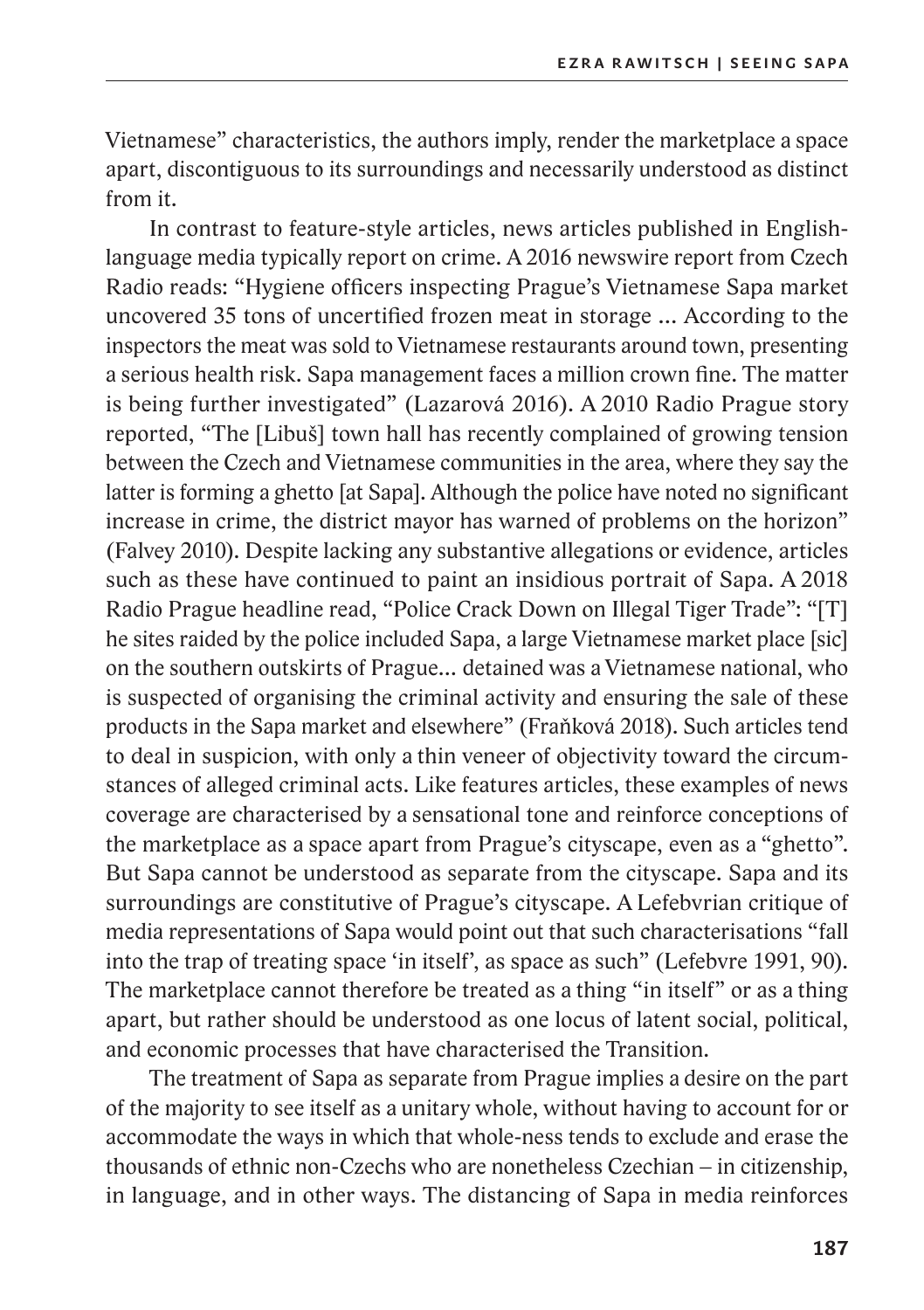the idea that Sapa and its multinational community are not representative of Czechia, rather, they are an aberration in its midst. Though perhaps less overt, media representations like these are not unconnected to the racism of far-right and neo-Nazi groups toward Vietnamese-Czechs, Roma, and other minority peoples. Such groups have spatialised their ethno-nationalist worldview in Czechia with protest chants of "Czechia for the Czechs" (Cameron 2013).

### *Fractured and Multiple Geographies*

I have explored how Sapa has been conceptualised as a "Vietnamese" space. Such characterisations are fraught with essentialisation and obscure the overlapping identities, functions, and practices located at Sapa. Furthermore, they encourage an essential worldview which excludes and erases the existing multinational realities of Czechia. Analysing this landscape in its multiplicity requires seeing Sapa differently and suspending the essentialised perspective.

Massey (2013) writes that urban space is "relational, not a mosaic of simply juxtaposed differences" conceptualised as "a meeting-place, of jostling, potentially conflicting, trajectories … this implies an identity that is, internally, fractured and multiple" (ibid.). In examining Sapa, one can see the market not as a place where differences are juxtaposed, but rather where trajectories – of individuals, from merchants to visitors, or the trajectories of capital – intersect and enter into negotiation. Following Massey's (1994) rumination on Kilburn High Road in London, I wish to suggest that Sapa's spatial identity need not be statically defined – it is neither "seamless" nor coherently understood in the same way by everyone (ibid.).

Visiting the market, one is immediately struck by the relative diversity of individuals engaged in commerce. Czechia is 97% ethnically Czech; yet within Sapa people of many nationalities, ethnicities, and languages work alongside one another. At Sapa I met merchants from across Eurasia: Turkey, Mongolia, India, China, Ukraine, and Vietnam. I discussed in French with a man from Delhi the prices for goods manufactured in China and food grown just down the highway, south of Prague. I observed cars and trucks from across Europe – South, Central, East, and West – making deliveries and pickups. A similar impression may be drawn from the range of license plates observable on trucks and vans: mostly Czechian, Slovakian, Polish, German, and Hungarian, but also Bulgarian and Turkish; Russian and Ukrainian. Far from a monocultural enclave I found Sapa to be more akin to a microcosm of a port city: outward-looking, multilingual, and preoccupied with trade.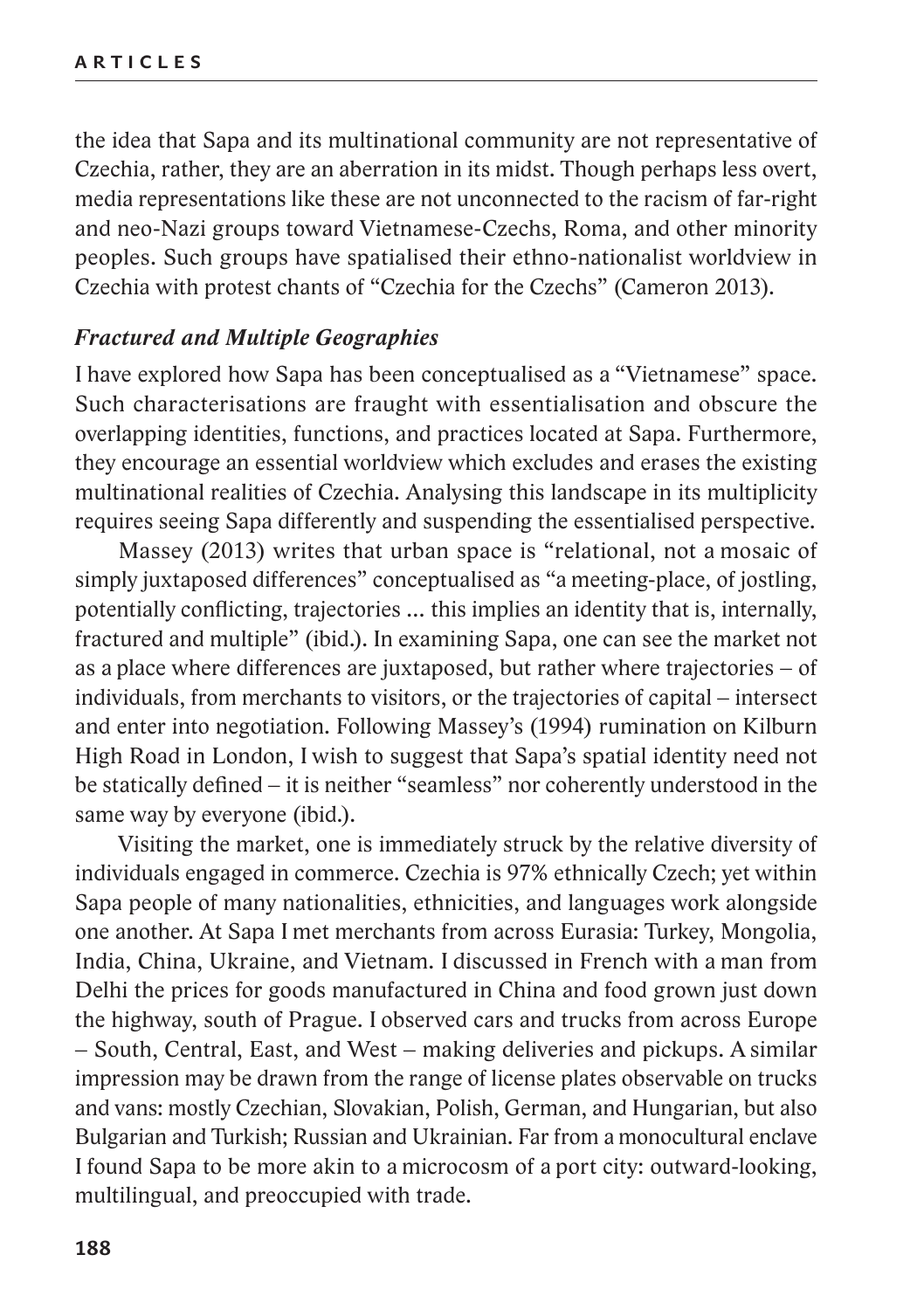So, too, does the vibrant, multilingual streetscape inside Sapa reflect this linguistic, cultural, and social "jostling" of those who visit the marketplace. The aforementioned air travel advertisement (see Figure 3) reflects one way in which differences are accommodated: a multilingual Czech- and Vietnamese-language sign advertising flights on the Russian flag carrier airline to Hanoi. Other symbols aim to communicate with a specifically Vietnamese-speaking audience; for example, the on-site Buddhist temple, where signs are written exclusively in Vietnamese and the flag of Vietnam flies over the shrine (see Figure 2).

Contrary to widespread characterisations of Sapa as a closed, even secretive, ethnic enclave, the marketplace I experienced was a markedly internationalised space where disparate countries of origin and polyglot communication are the norm. Indeed, it is because of this international perspective that market activity is possible: Sapa primarily connects the supply chains of East and Southeast Asia with those of Central and Eastern Europe, acting as a gateway not only to Prague and Czechia but also to Hungary, Slovakia, Poland, Austria, Germany and beyond. Consider the scenario of a single suitcase that might pass through Sapa: In a factory outside Yiwu, China, a hard-sided suitcase is pressed from a thin layer of plastic. It is shipped to a distribution centre where it is loaded along with hundreds of identical suitcases onto a freight train bound for Czechia via Kazakhstan, Russia, Belarus and Poland. In two weeks, it will be loaded onto a truck in Prague and transferred to a merchant holding Czech citizenship and born to Vietnamese parents in what used to be East Germany. At Sapa it will sold among a lot of suitcases to a retailer in Bratislava, Slovakia and eventually purchased by a Cuban graduate student. Such transactions occur every day at Sapa.

Sapa need not be understood as an "enclave" or even as a "community" in order to be thought of spatially; on the contrary, spatialising Sapa necessitates a fuller unfolding of its internal fragmentation and conflicts while also recognising that linkages to Sapa's "outside" are themselves constitutive of the marketplace, and vice versa. Massey (1994) guides this approach toward an unbounded definition of the Sapa as a locus of intersecting processes, practices, and identities.

Sapa has been influenced by many groups and formed in a heterogenous context. Approaching one aspect of Sapa's organisation, namely, informality in the private sector following the collapse of Socialism, I aim in the final section of this paper to parse one band of the spectrum of complex interrelated configurations of the post-socialist city.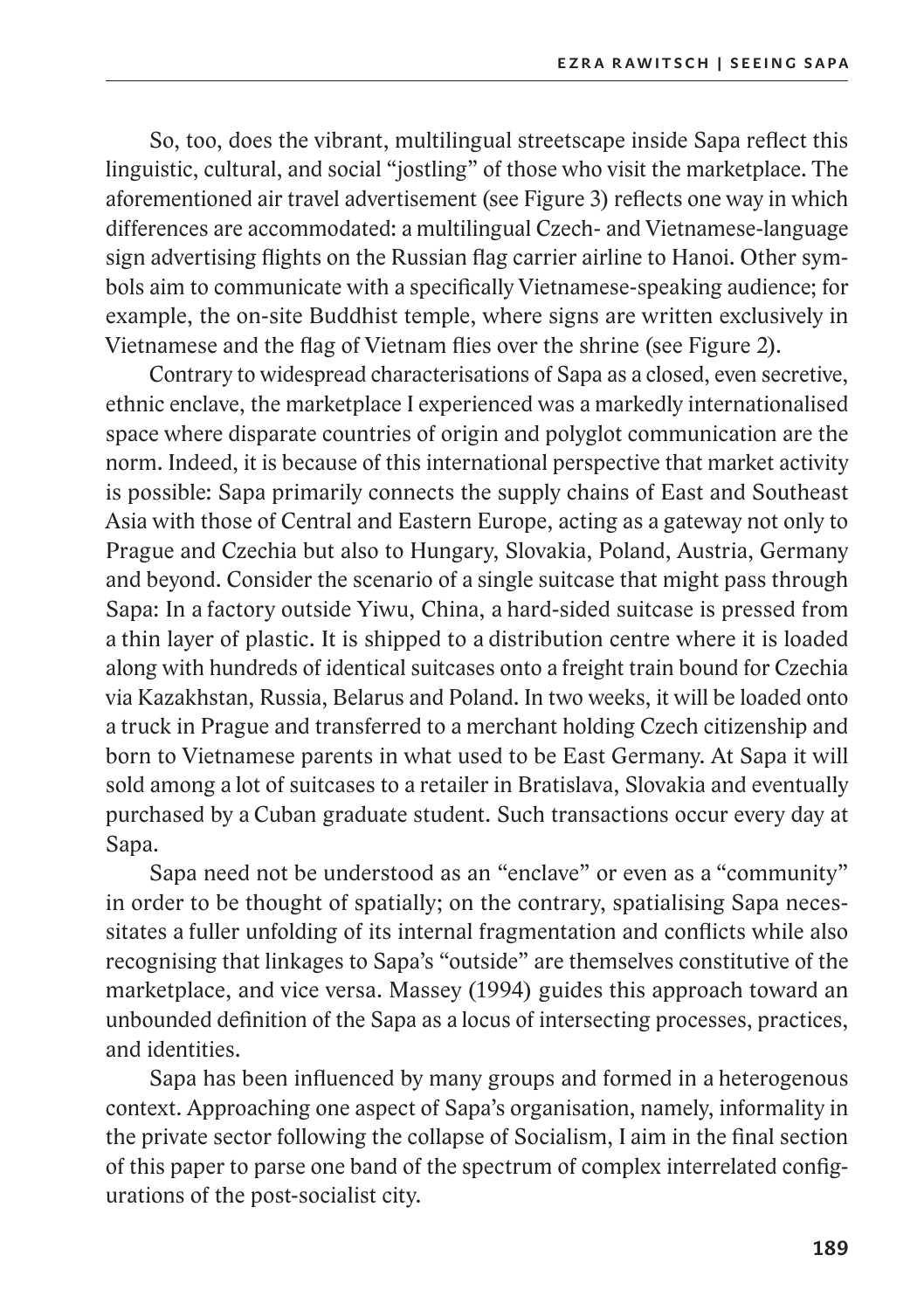# **Informality and the "Secondary Economy"**

To explore one additional perspective on the interrelated configurations of Sapa as a post-socialist space, I turn next to the process by which informality endemic to the socialist economy has come to constitute a motivating force of market activity within present-day Czechia. Informal economic practices rooted in the "secondary economies" of the socialist era helped to undergird and accelerate the expansion of marketplaces after 1989. Vietnamese guest workers residing in Czechoslovakia during the socialist period were accustomed to navigating the secondary economies and the "grey-market" import/export system between their two countries (Williams and Baláž 2005; Alamgir 2018). At the same time, trade licenses constituted one of the only ways for Vietnamese-Czechs to obtain visas to remain in Czechoslovakia legally (Williams and Baláž 2005). Sapa Market was part of a broader trend illustrative of the diverse economic responses to the command economy's collapse.

# *Informality and "open" borders*

Under Socialism, the urban marketplace as a spatial form did not disappear. Rather, state-owned firms took over the operation of traditional marketplaces, as in the case of Pražka trznice, Prague's traditional farmers market. Informal markets, which were officially tolerated to varying extents across Central and Eastern Europe, were an integral part of the region's "shortage economies", in which consumer goods were in short supply (Sik and Wallace 1999). Neef (2002) argues that informal economic activity flourished in the immediate post-socialist period amid the collapse of more centralized distribution channels. That informal economic activity was already prevalent in most CEE command economies allowed the rapid growth of the informal sector during the transition (ibid.). The most visible of these informal structures before the transition were open-air markets found to varying extents in cities in Central and Eastern Europe (ibid.). Informal though they were, open-air markets helped fulfil the needs of consumers who contended with frequent disruptions in the provision of certain goods via official channels. Owing to this essential role in the command economy, open-air markets survived and thrived amid the transition, not merely maintaining but expanding their important role in the everyday economy (ibid.). According to Sik and Wallace, the relationship between formal Communist structure and informal "secondary" structures before the transition provided a framework for life in a market society: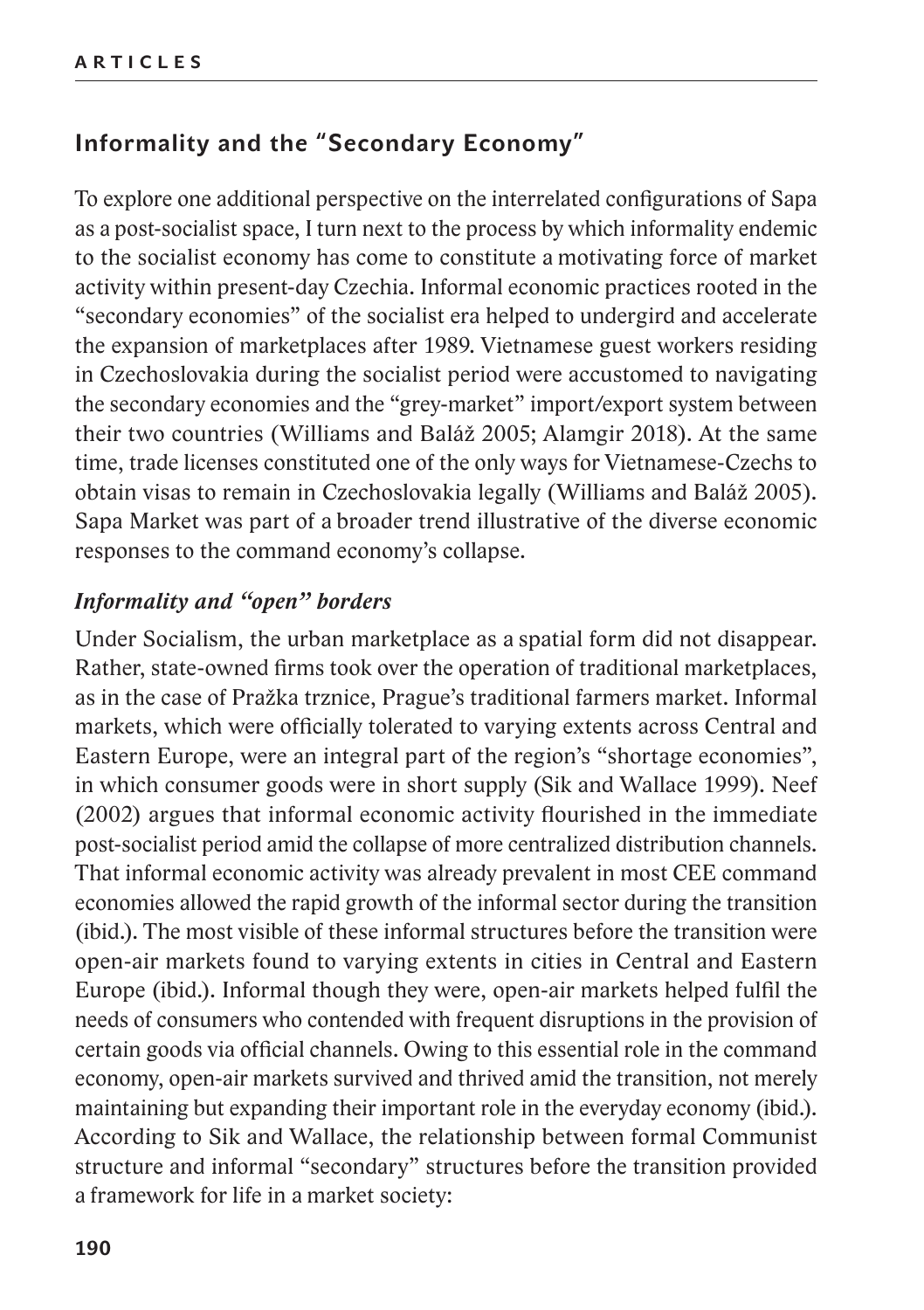People used to behaving resourcefully by combining different sources of economic activity continued to use these skills in a new environment, and the skills used for surviving in a Communist society turned out to be very useful ones for surviving in a post-Communist one as well (Piirainen, 1997; Wallace, 1998) … Far from not having the values associated with market capitalism, they developed these values very quickly and in fact were already familiar with them from activity in the former second economy (Sik and Wallace, 1999, 700).

The shortages endemic to the command economy before 1989 worsened in the immediate post-socialist period. Yet as macro systems faltered, newly liberalised travel policies, long restricted in Czechoslovakia and across the region, allowed individuals to cross into Western territory and engage in small-scale transnational trade. The lethargy of the formal sector stood in stark contrast with the dynamism and agility of these early entrepreneurs and informal economy: soon, practically anything that could be sold was being trafficked among the countries of Central and Eastern Europe (Sik and Wallace 1999).

The quirks of border liberalisation played a key role in the proliferation of marketplaces that were run by and in many cases catered to Asian migrants to Czechoslovakia, in particular the Vietnamese-Czechs. Klaus Molterer and Joachim Hackl (n.d.) argue that the Czechoslovak handling of its hard border with Austria resulted in a 2-km strip of land between Austrian and Czechoslovak customs that remained "in between" jurisdictions after the opening of the border in 1989:

The unique situation along the Czechoslovakian border allowed the development of duty-free shops set in between two customs posts enabling the sale of goods exempt from taxation for a fraction of the Austrian price level. The first duty-free Shop, named "Excalibur City", opened in 1992 on the grounds of former Hatě, one of the villages demolished during the clearance of the border area [in 1950] (ibid.).

Higher-tax goods such as alcohol and cigarettes were available to Western consumers at cut-rate prices at border-region markets like Excalibur City. These liminal spaces attracted marginal labour: sex workers from across the Eastern Bloc, members of the Roma minority, and, of particular interest to this paper, Vietnamese people rendered unemployed and lacking a clear path to permanent residency with the collapse of communism (ibid.).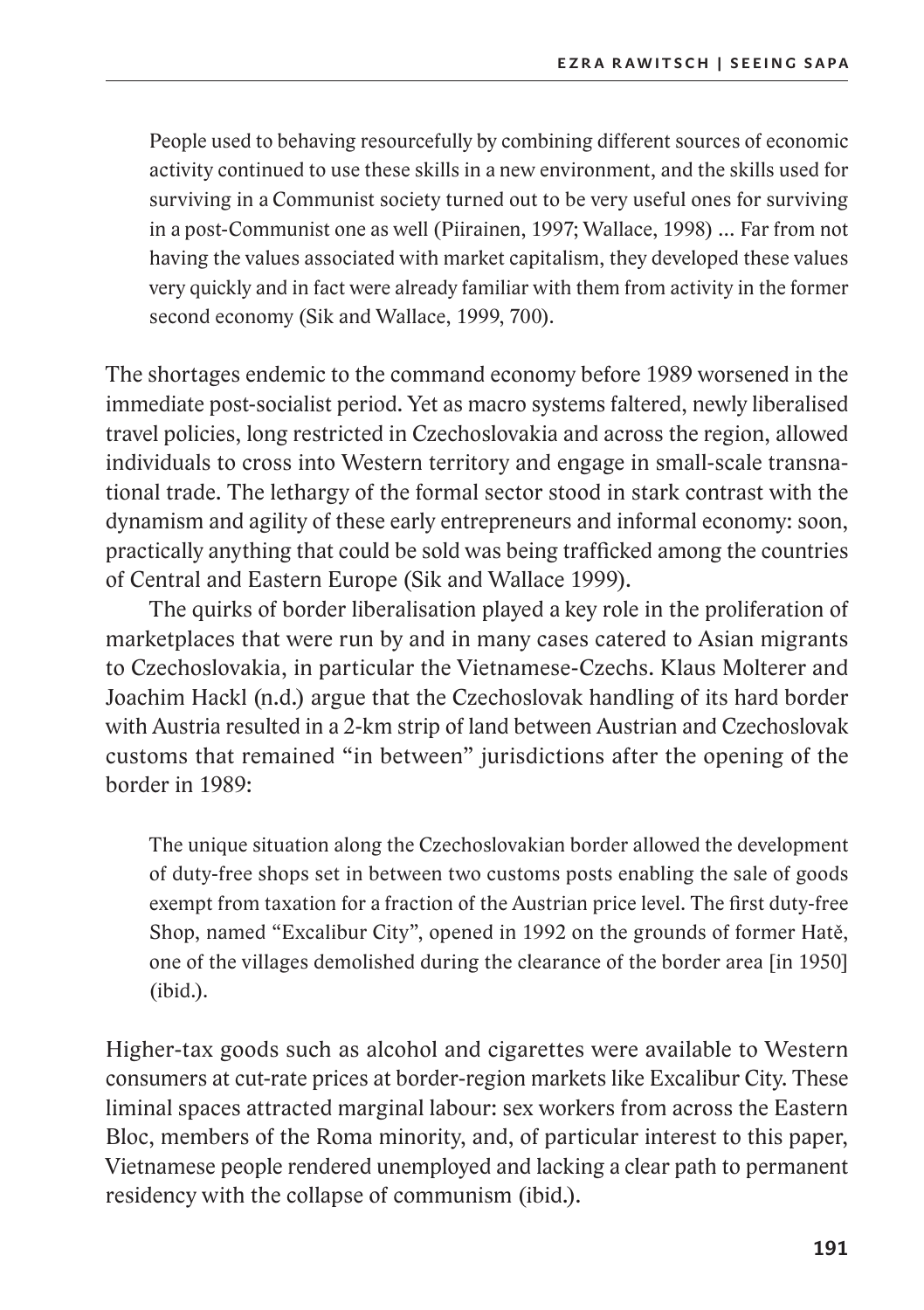Vignettes like these reflect the numerous responses by individuals to systemic economic issues before and during the transition. The alternative economic practices developed under socialism, especially informality, undergirded the expansion of marketplaces into the urban realm of the post-socialist city, and at the same time came to provide for thousands of Vietnamese guest workers a livelihood and legal basis for remaining in Czechoslovakia.

#### *A diverse economy*

Gibson-Graham (2002) has argued for a conceptual frame in which activities often defined under the umbrella of "capitalism" are parsed into non-essential, discursive categories. Their work offers a framework for a more granular approach to understanding "the economy" outside a hegemonic framing of capitalism. What Gibson-Graham has called the "diverse economy" attempts to recognise alternative- and non-market, non-wage, and non-capitalist activities as necessarily constitutive of "the economy", rather than separate from it. In a diverse economy approach, the binary frames of market/non-market or capitalist/non-capitalist are resignified as "multiple particularities" of given economic landscapes. Gibson-Graham consider capital relations but do not hegemonize them: a diverse economy examines cultures of bartering, care labour within families, non-profit advocacy, etc. as elements of "the economy" rather than its externalities. Situating these practices as distinct from "capitalism", Gibson-Graham works to show how economies are constituted by wide varieties of socioeconomic relationships, processes, and practices (ibid.; see Table 2).

Following Gibson-Graham, Sapa can be approached as exemplary of a diverse economy. At Sapa, informal economic relations are pervasive. Bargaining is the norm; deals are often made on promise of payment or a handshake; cash is overwhelmingly preferred. Tereza Friedingerová, a scholar of and advocate for the Vietnamese-Czech community with close ties to Sapa told me of large Vietnamese-Czech families at Sapa:

They don't use the traditional finance market ... they get investment money within the [Vietnamese] diaspora ... They don't sign any contract – they say, hey, I need 3 million crowns. "Okay, come tomorrow, and we'll get 3 million cash". Everything is based on trust (personal communication, 29 May, 2018).

Informality extends to rental agreements: multilevel subleases of market stalls allow newcomers to gain access to the market's customers if a space opens up,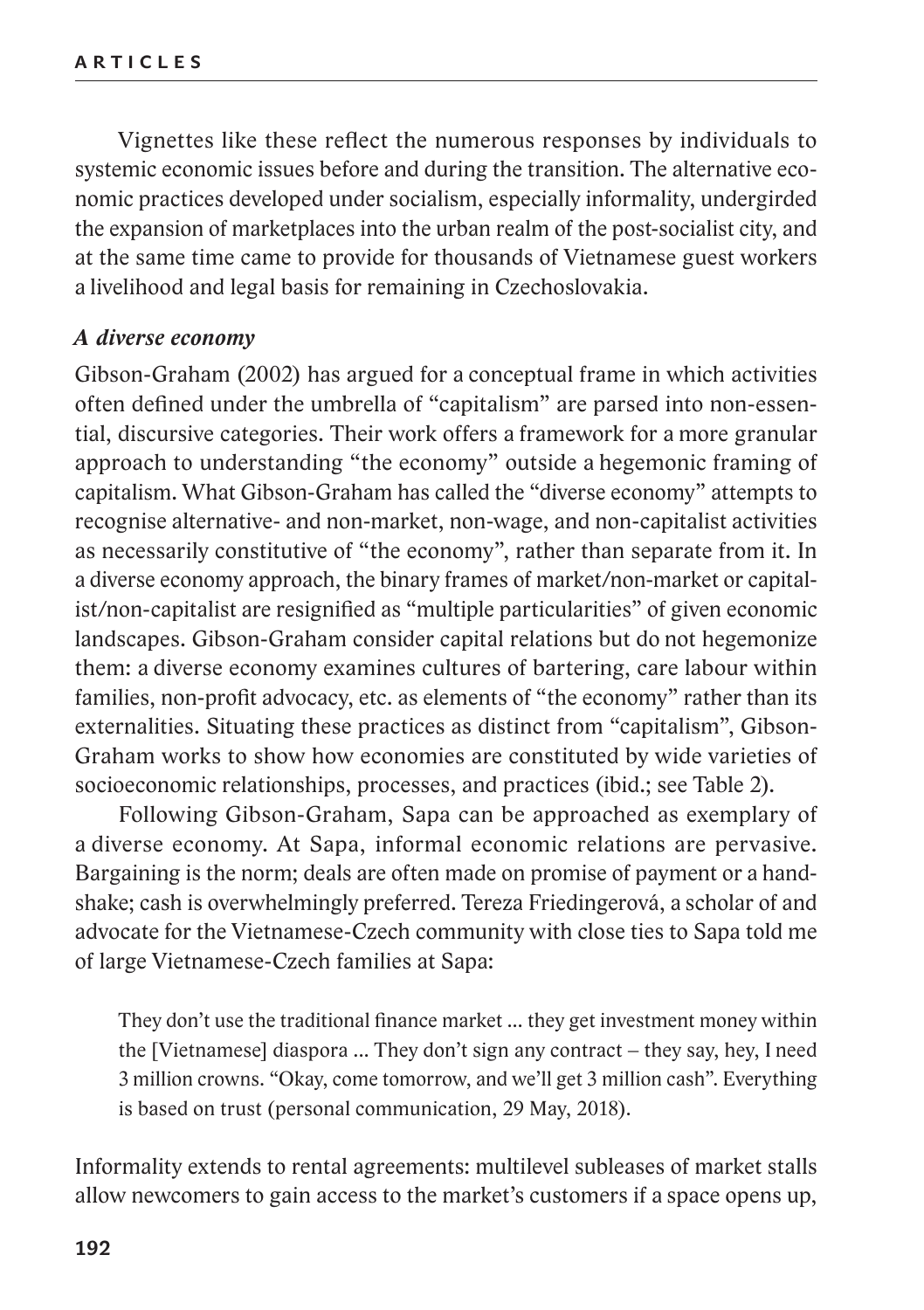| <b>Transactions</b>                                                                                                                                                                                | Labor                                                                                                             | Enterprise                                                                                                      |
|----------------------------------------------------------------------------------------------------------------------------------------------------------------------------------------------------|-------------------------------------------------------------------------------------------------------------------|-----------------------------------------------------------------------------------------------------------------|
| <b>MARKET</b>                                                                                                                                                                                      | WAGE                                                                                                              | <b>CAPITALIST</b>                                                                                               |
| Alternative Market<br>Sale of public goods<br>Ethical "fair-trade" markets<br>Local trading systems<br>Alternative currencies<br>Underground market<br>Co-op exchange<br>Barter<br>Informal market | Alternative Paid<br>Self-employed<br>Cooperative<br>Indentured<br>Reciprocal labor<br>In-kind<br>Work for welfare | <b>Alternative Capitalist</b><br>State enterprise<br>Green capitalist<br>Socially responsible firm<br>Nonprofit |
| Nonmarket<br>Household flows<br>Gift giving<br>Indigenous exchange<br>State allocations<br>State appropriations<br>Gleaning<br>Hunting, fishing, gathering<br>Theft, poaching                      | Unpaid<br>Housework<br>Family care<br>Neighborhood work<br>Volunteer<br>Self-provisioning labor<br>Slave labor    | Noncapitalist<br>Communal<br>Independent<br>Fendal<br>Slave                                                     |

Table 2: Gibson-Graham's diverse economy, diagrammed (Gibson-Graham 2002, xiii).

leaving little if any written record. Non-wage and non-market activities are common, too: children watch over parents' stalls in their absence. Mothers tend to children in addition to their responsibilities as shopkeepers. And, commerce remains only one aspect of life at Sapa. Sapa's Buddhist shrine, its kindergarten, and its full calendar of social events, from New Year's celebrations to beauty pageants, each constitute an element of non-commercial, non-capitalist activity which nonetheless characterises the marketplace.

These "openings" provided by Gibson-Graham point to how Sapa can be understood not only as a "marketplace" but as something more – at the same time, they show how the term marketplace, despite its association with capitalist commercialism, is itself a layered term, especially in the post-socialist context. Gibson-Graham offers the conceptual frame that helps to situate Sapa not only as a locus of post-socialist "capitalism" but also as an embodiment of the contradictions and complexities of the post-socialist transition. Political, economic, and social relationships – bilateral economic ties, representations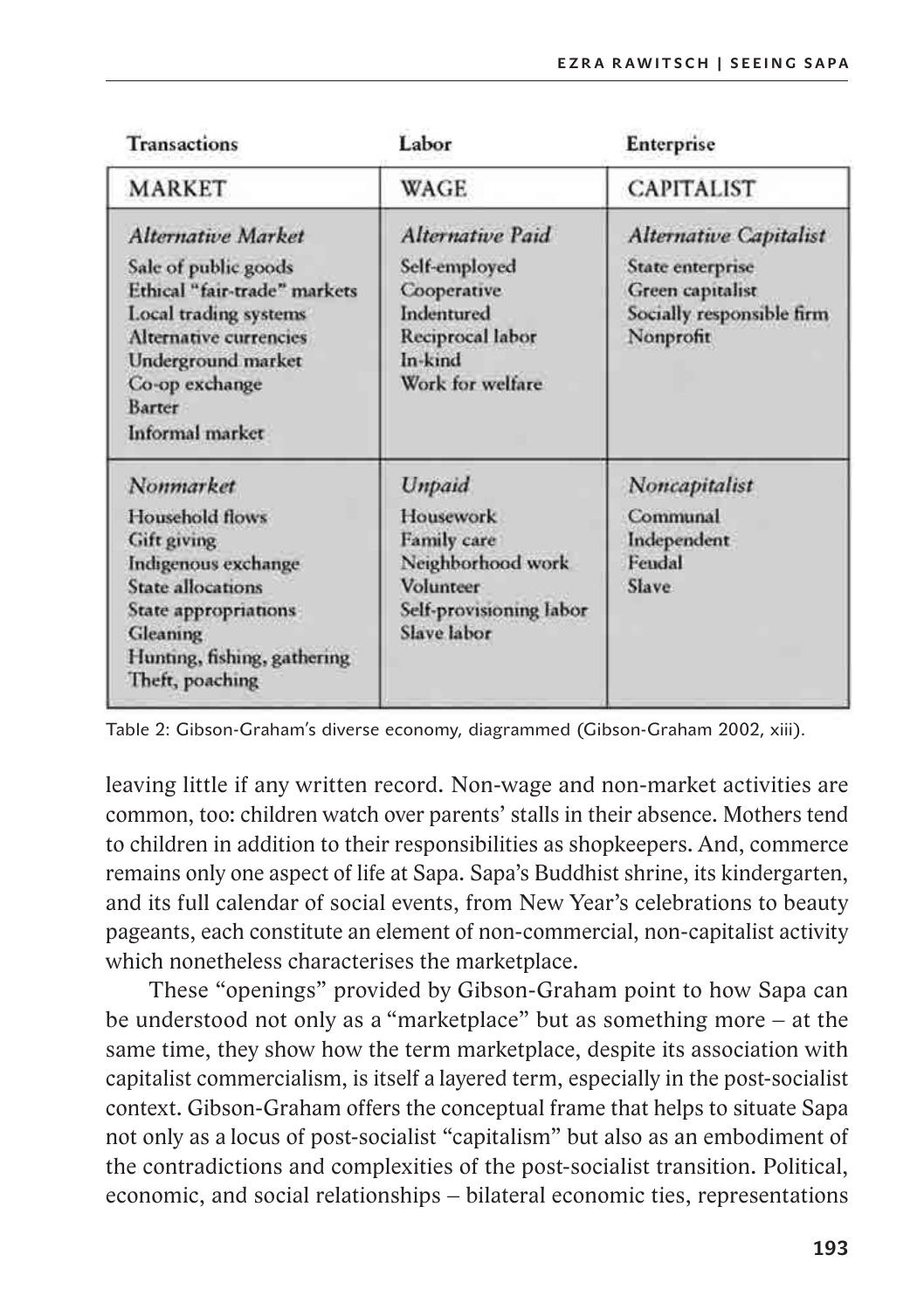of race, supply chains – whose roots trace to the socialist era are transformed and reproduced by contemporary flows of goods and labour. Gibson-Graham reveals how these diverse relationships are not always subsumed by capitalism but rather can be distinguished from and placed into dialogue with it.

# **Conclusion: Toward the City as a Text**

Sapa developed in the context of far-reaching regional changes, and exploring its development helps to unfold and inspect an example of post-socialist transition in the city. During its seven-decade history, the Sapa site has been constantly formed and re-formed in the mould of new socio-spatial relations. Sapa can be said to be a Vietnamese-Czech cultural space, a marketplace, an urban place. It can be called a capitalist space or a post-socialist space. But its portrait cannot be, nor should it be, flattened into a caricature. At the same time, it need not be limited to a single portrait at all. This paper has been an attempt to offer new insights and perspectives, to offer another representation.

Seeking not to resolve the sometimes-contradictory nature of Sapa, I suggest that it can function as a kind of case study of the differential geographies and idiosyncrasies of post-socialism itself. Sapa can serve as an example of the imbricated configurations of economic, political, and social relations that have proliferated since 1989, and how they are articulated to the everyday lives of the people who inhabit and produce them. This possibility points toward the need to further encourage a regionally-specific urban geography attentive to everyday spaces. The methodological challenges of conducting research on everyday space are myriad precisely because of its everyday-ness; its impermanence. However, archival GIS and growing digital paper trails available thanks to social media and digital governance initiatives, in addition to interviews and observation, present new pathways into overlooked spaces.

**Ezra Rawitsch** works across urban geography, design, and digital mapping to study and improve cities. His research focuses on the political economies and built environments of cities in transition, particularly in post-socialist states. He currently works as an urbanist for DRAW Brooklyn, developing sustainability, mobility, and resilience through urban design for New York and for cities globally. He is also the cartographer of the Los Angeles County Almanac, a project of the Huntington-USC Institute on California and the West. Rawitsch received his B.A. in Geography in 2019 from the University of North Carolina at Chapel Hill, where he was a Morehead-Cain Scholar.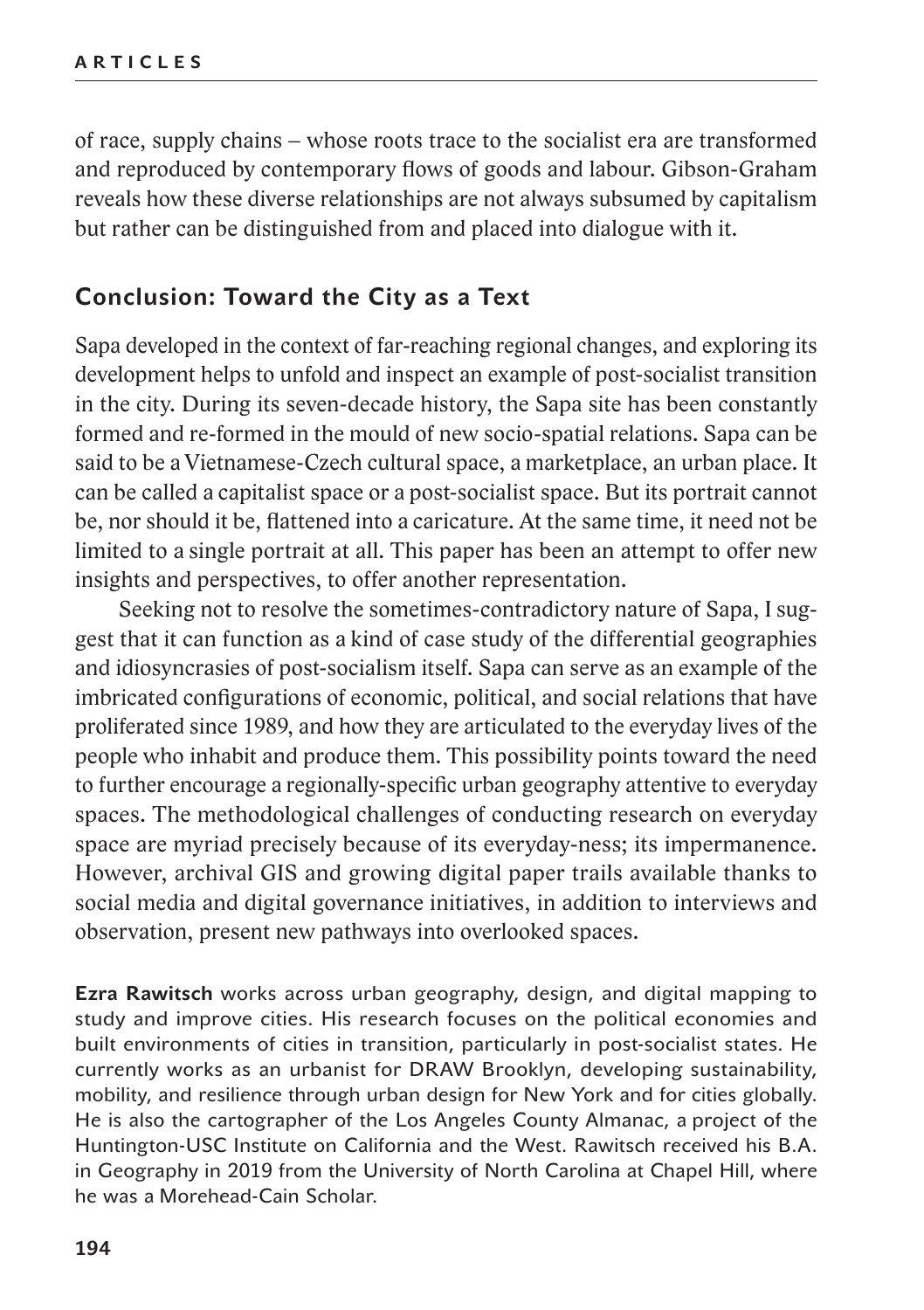#### **References**

Alamgir, Alena K. 2013. "Race is Elsewhere: State-Socialist ideology and the Racialisation of Vietnamese Workers in Czechoslovakia". Race and Class 54(4): 67–85. http://doi.org/10.1177/0306396813476171

-. 2018. "The Moped Diaries: Remittances in the Czechoslovak-Vietnamese Labor

- Migration Scheme". In Work Out of Place, edited by Mahua Sarkar, 101-121. Berlin: De Gruyter Oldenbourg.
- Alamgir, Alena K., and Christina Schwenkel, 2020, "From Socialist Assistance to National Self-Interest: Vietnamese Labor Migration into CMEA Countries". In Alternative Globalizations: Eastern Europe and the Postcolonial World, edited by Mark James, Kalinovsky Artemy M., and Marung Steffi, 100-24. Bloomington, Indiana, U.S.A.: Indiana University Press. doi:10.2307/j.ctvx8b7ph.8.
- Berdahl, Daphne, Matti Bunzl, and Martha Lampland. 2000. Altering States: Ethnographies of Transition in Eastern Europe and the Former Soviet Union. Ann Arbor, Michigan, U.S.A.: University of Michigan Press.
- Bourdain, Anthony. 2010. "Prague". In No Reservations. Season 6, Episode 4, directed by Anthony Bourdain, featuring Anthony Bourdain. Aired 1 February, 2010. CNN.
- Brouček, Stanislay, and Petra Martínková, 2016. The Visible and Invisible Vietnamese in the Czech Republic: The Problems of Adaptation of the Modern-Day Ethnic Group in the Local Environment of the Czech Majority. Prague, Czechia: Prague Institute of Ethnology CAS
- Cada, Karl, Jakub Grygar, and Tereza Freidingerová. 2016. "Vietnamese Diaspora in Prague: Food, Consumption, and Socio-Material Proximity in the Making of a Cosmopolitan City". Unpublished manuscript: Charles University, Prague, Czechia.
- Cameron, Rob. 2013. "Czech Neo-Nazi Marches Target Roma". Deutsche Welle. 30 August, 2013. https://p.dw.com/p/19Z1T
- Carey, Nick. 2001. "Football Association Committee Resigns Over Chvalovsky Affair". Radio Praha. 4 April, 2001. https://www.radio.cz/en/section/curraffrs/footballassociation-committee-resigns-over-chyalovsky-affair
- Český Statistický Úřad. 2000. Statistická Ročenka České Republiky. Prague: Český Statistický Úřad.
	- –. 2009. *Statistická Ročenka České Republiky*. Prague: Český Statistický Úřad,
- Cizner, Jan. 2000. "Satrapa: dobrá idea, špatné hospodaření". Mladá fronta dnes. 22 January, 2000. http://www.agris.cz/clanek/93847
- Crane, Halley. 2015. "A Vietnamese Paradise in the Heart of the Czech Republic". Radio Praha. 28 February, 2015. https://www.radio.cz/en/section/an-american-foodiegoes-to-prague/a-vietnamese-paradise-in-the-heart-of-the-czech-republic
- Czepczyński, Mariusz. 2008. Cultural Landscapes of Post-Socialist Cities: Representation of Powers and Needs. Hampshire, England: Ashgate.
- Děd, Michael, and Yvette de Babraque. 2010. "Big Fun in Little Hanoi". Vice Travel. Vice Media. 24 August, 2010. https://www.vice.com/en\_us/article/kw75pa/big-funin-little-hanoi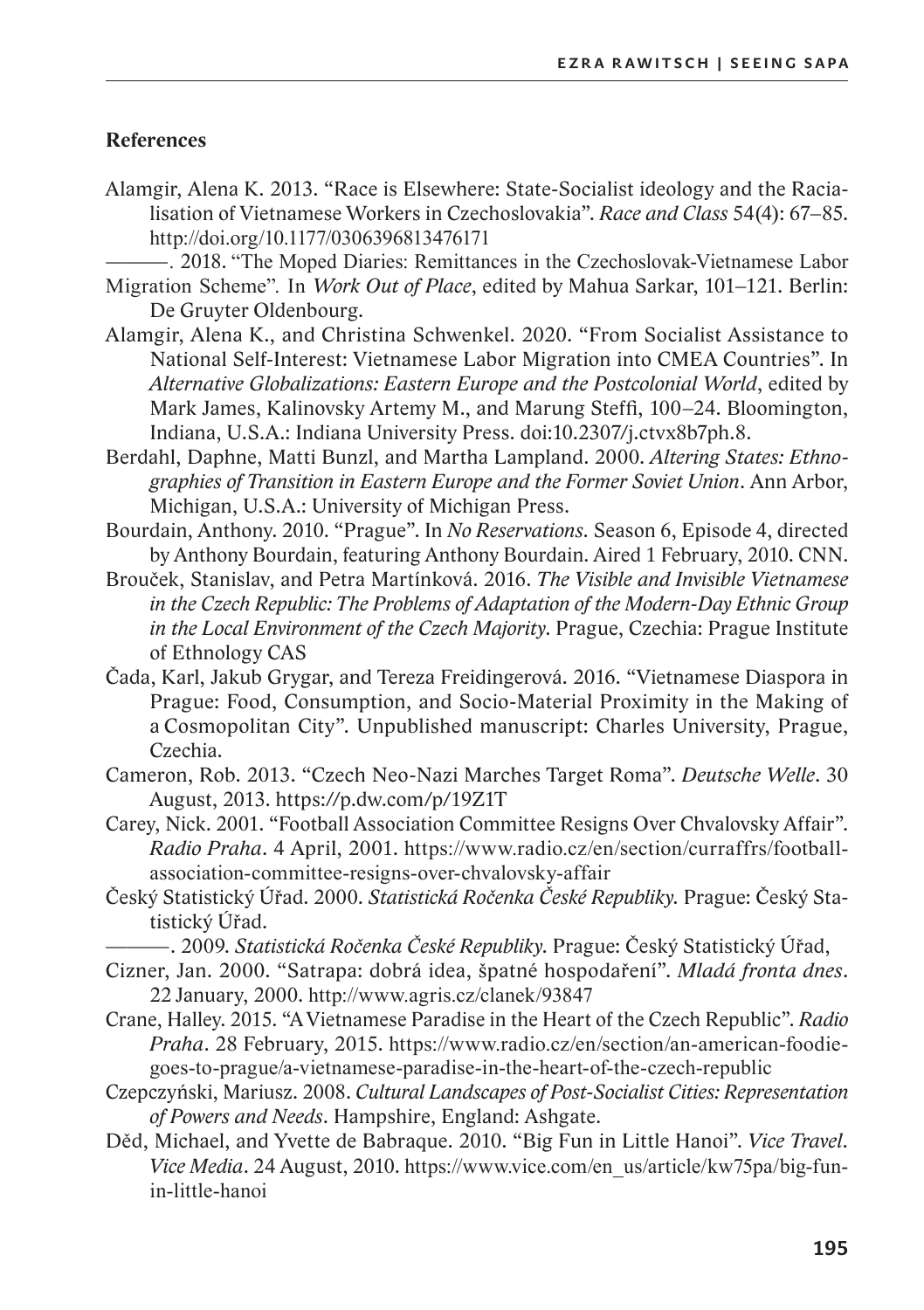- Drbohlav, Dusan, and Dita Čermáková. 2016. "'A New Song or Evergreen...' The Spatial concentration of Vietnamese Migrants' Businesses on Prague's Sapa Site". *Osterreichische Zeitschrift Fur Soziologie* 41(4): 427–447.
- Drbohlav, Dusan, and Dagmar Dzúrová. 2007. "'Where Are They Going?': Immigrant Inclusion in the Czech Republic (A Case Study on Ukrainians, Vietnamese, and Armenians in Prague)". *International Migration* 45(2): 69–95. http://doi.org/10.1111/ j.1468-2435.2007.00404.x
- Falvey, Christian. 2010. "Prague District Mayor Warns of Worsening Relations in 'Little Hanoi'". *Radio Praha*. 6 April, 2010. https://www.radio.cz/en/section/curraffrs/ prague-district-mayor-warns-of-worsening-relations-in-little-hanoi
- Federální Statistický Úřad. 1990. *Statistická Ročenka České a Slovenské Federativní Republiky.* Prague: Federální Statistický Úřad.
- Fiedlerová, Klara, and Luděk Sýkora. 2015. "Everyday Conviviality in Emerging Multicultural Neighborhood: Insights from Postsocialist City". Conference paper. Presented at RC21 International Conference, Urbino, Italy, 27–29 August, 2015.
- Flint, Andrew. 2017. "The Unlikely Rise and Fall of the Strangest Village Football Club in Europe". *The Guardian*. 26 September, 2017. https://www.theguardian.com/ football/these-football-times/2017/sep/26/chmel-blsany-czech-republic-strangestvillage-football-club-europe
- Fraňková, Ruth. 2017. "Police Crack Down On Illegal Tiger Trade". *Radio Praha*. 26 September, 2017. https://www.radio.cz/en/section/curraffrs/police-crack-downon-illegal-tiger-trade,
- Freidingerová, Tereza, and Andrea Svobodová. 2015. "Sapa in Prague. A Gate for the Vietnamese into the Czech Society. Or Vice Versa?" *Visegrad Revue*. 2 January, 2015. https://web.archive.org/web/20150207041927/http://visegradrevue.eu/sapa-inprague-a-gate-for-the-vietnamese-into-the-czech-society-or-vice-versa/
- Gal, Susan. 2002. "A Semiotics of the Public/Private Distinction". *Differences: A Journal of Feminist Cultural Studies* 13(1): 77–95.
- Gibson-Graham, J. K. 2002. "Beyond Global vs. Local: Economic Politics Outside the Binary Frame". In *Geographies of Power: Placing Scale*, edited by Andrew Herod and Melissa W. Wright, 25–60. Oxford: Wiley-Blackwell.
- Hirt, Sonia. 2012. *Iron Curtains: Gates, Suburbs and Privatization of Space in the Post-Socialist City.* Chichester, West Sussex, U.K.: Oxford: Wiley-Blackwell.
- Hüwelmeier, Gertrud. 2013. "Postsocialist Bazaars: Diversity, Solidarity, and Conflict in the Marketplace". *Laboratorium: Russian Review of Social Research* 5(1): 52–72.
- IPR Praha. N.d. *Archiv leteckých snímků*. Prague Institute of Planning and Development (Institut plánování a rozvoje hlavního města Prahy). Accessed 21 September, 2020. app.iprpraha.cz/apl/app/ortofoto-archiv/.
- Johnston, Rosie. 2008. "Sapa: Prague's 'Little Vietnam'". *Radio Praha*. 30 April, 2008. https://www.radio.cz/en/section/spotlight/sapa-pragues-little-vietnam
- Kurzy.cz. N.d. "Obchodní rejstřík, rejstřík firem v ČR, vztahy a vazby z justice.cz". *Kurzy.cz*. Accessed 21 September, 2020. https://rejstrik-firem.kurzy.cz/*.*